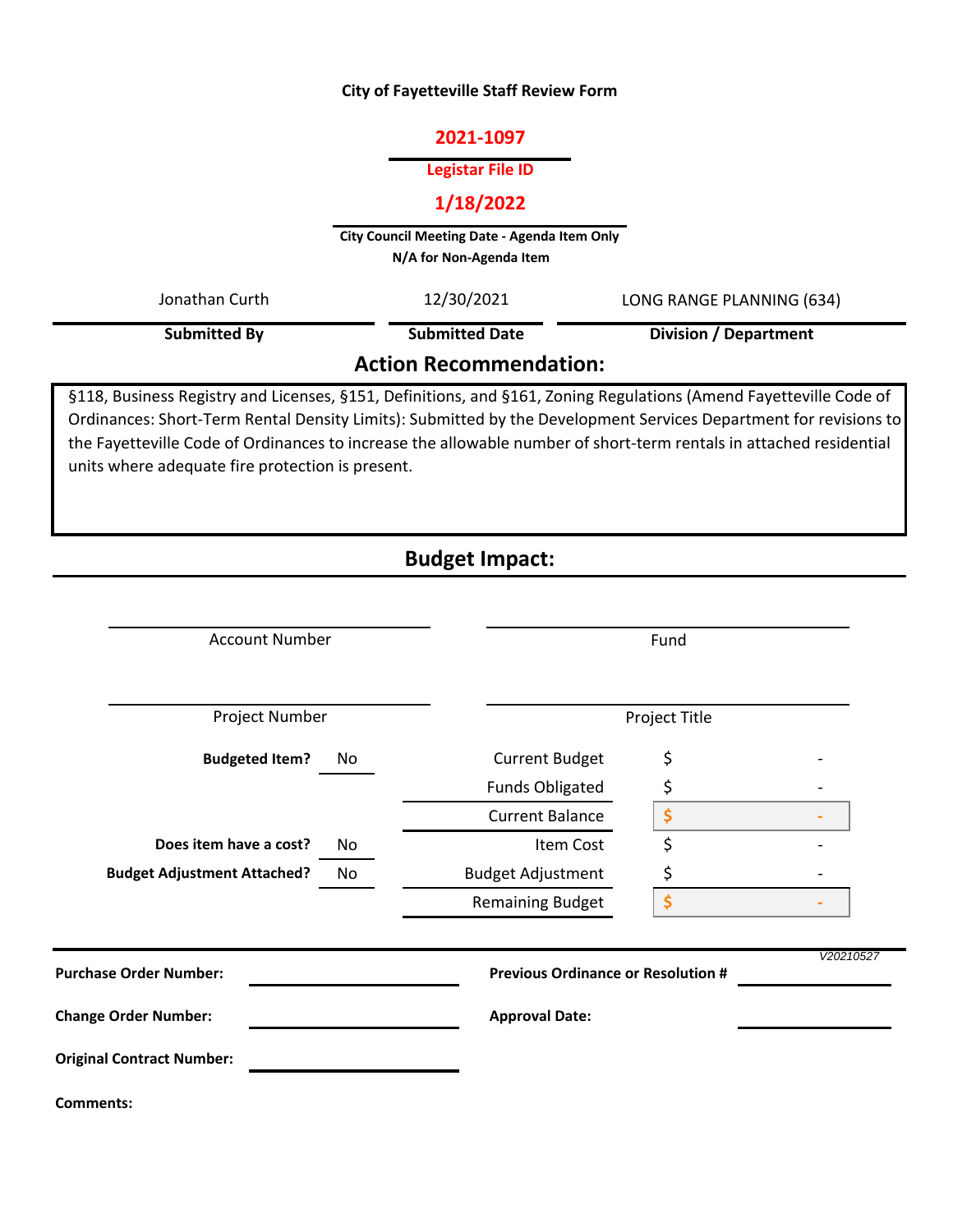

# **MEETING OF JANUARY 18, 2022**

- **TO:** Mayor; Fayetteville City Council
- **THRU:** Susan Norton, Chief of Staff
- **FROM:** Jonathan Curth, Development Services Director
- **DATE:** December 30, 2021
- **SUBJECT: §118, Business Registry and Licenses, §151, Definitions, and §161, Zoning Regulations** (Amend Fayetteville Code of Ordinances: Short-Term Rental Density Limits): Submitted by the Development Services Department for revisions to the Fayetteville Code of Ordinances to increase the allowable number of short-term rentals in attached residential units where adequate fire protection is present**.**

# **RECOMMENDATION:**

City staff recommend approving an ordinance to amend §118, Business Registry and Licenses, §151, Definitions, and §161, Zoning Regulations, permitting short-term rentals in more zoning districts and increasing the allowable number of short-term rentals in attached residential units where adequate fire protection is present, as shown in the attached Exhibit 'A'.

# **BACKGROUND:**

In April of 2021, Fayetteville adopted operating standards for short-term rentals (STRs). This most prominently included the defining and categorization of STRs, licensing and permitting requirements, life-safety inspections, occupation limits, density allowances, and a start-up period for operators to receive licensing without a public hearing. STRs were divided into Type 1 and Type 2 designations, with Type 1 rentals acting primarily as a permanent residence and Type 2 rentals not occupied by a permanent resident and intended primarily for rental.

Where Type 1 STRs are widely permitted without limitation on number, dwelling units used as a Type 2 are subject to two tiers of density limit. First is citywide, where no more than 2% of total dwellings in Fayetteville's city limits can be used as a Type 2. As of mid-December 2021, 280 Type 2 STR applications have been received, representing approximately 6% of the 43,795 dwellings in Fayetteville. The second tier of density limit on Type 2 STRs is based on units within an attached residential building. For 1-, 2-, 3-, and 4-family dwellings up to one unit can be permitted as a Type 2 STR. In multi-family buildings or multi-family complexes, 10% or a single-unit, whichever is greater, can be used for Type 2 rental.

# **DISCUSSION:**

Following implementation, staff identified two portions of the STR ordinance that limit licensing where it may be appropriate. First is the exclusion of STRs from nonresidential zoning districts that do not permit hotels or motels. Although few in number, several properties were identified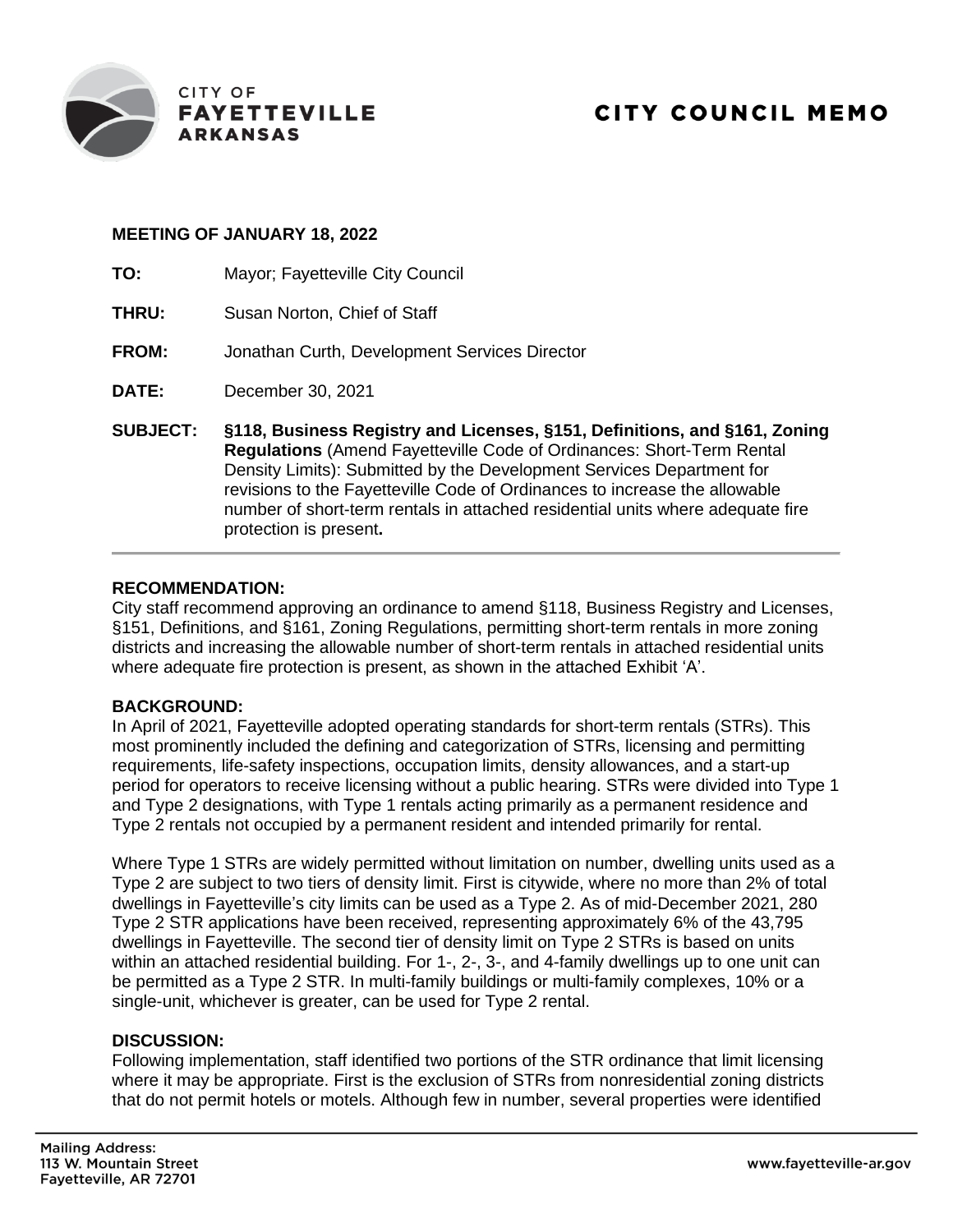where nonconforming residential uses exist. This includes examples like caretaker residences for businesses, homes that predate current zoning standards, and housing associated with institutional uses, like schools or religious entities.

The second instance where the allowances of the STR ordinance may be appropriately broadened relates to the density limit on attached residential units. More specifically, attached residential units that are not held by a single individual or entity, but are instead owned individually, either as condominiums, townhomes, or other real property ownership regime. The STR ordinance currently makes no distinction between ownership of an entire building or complex, and an individual unit within an attached residential building. The building density cap was crafted as a mechanism to limit excessive conversion of Fayetteville's stock of potentially affordable apartment dwellings into STRs. With due consideration for the intent of the ordinance, staff finds that limiting the use of individually held units as STRs does not generally compromise housing availability.

However, many multi-family buildings in Fayetteville, whether under single or individual ownership, were not built with fire protection elements that are now standard. While this poses some risk to occupants, long-term residents are familiar with a building's layout, exits, and fire extinguisher locations. The temporary or itinerant nature of many STR users does not afford this same level of familiarity. Accordingly, staff recommends that the proposal to expand the number of Type 2 STRs within an attached residential building also include evaluation by staff within the Building Safety and Fire Marshal offices.

Consequently, staff recommends two amendments, summarized as:

- Include Use Unit 46, Short-term Rentals in the following zoning districts:
	- o C-1, Neighborhood Commercial
	- o C-2, Thoroughfare Commercial
	- o I-1, Heavy Commercial and Light Industrial
	- o I-2, General Industrial
	- o P-1, Institutional
- Include an exemption to the building density cap for residential units that are owned separately and in structures with adequate fire protection

# **BUDGET/STAFF IMPACT:**

NA

# **Attachments:**

- Exhibit 'A'
- Proposed Ordinance Amendment in Strikethrough/Highlight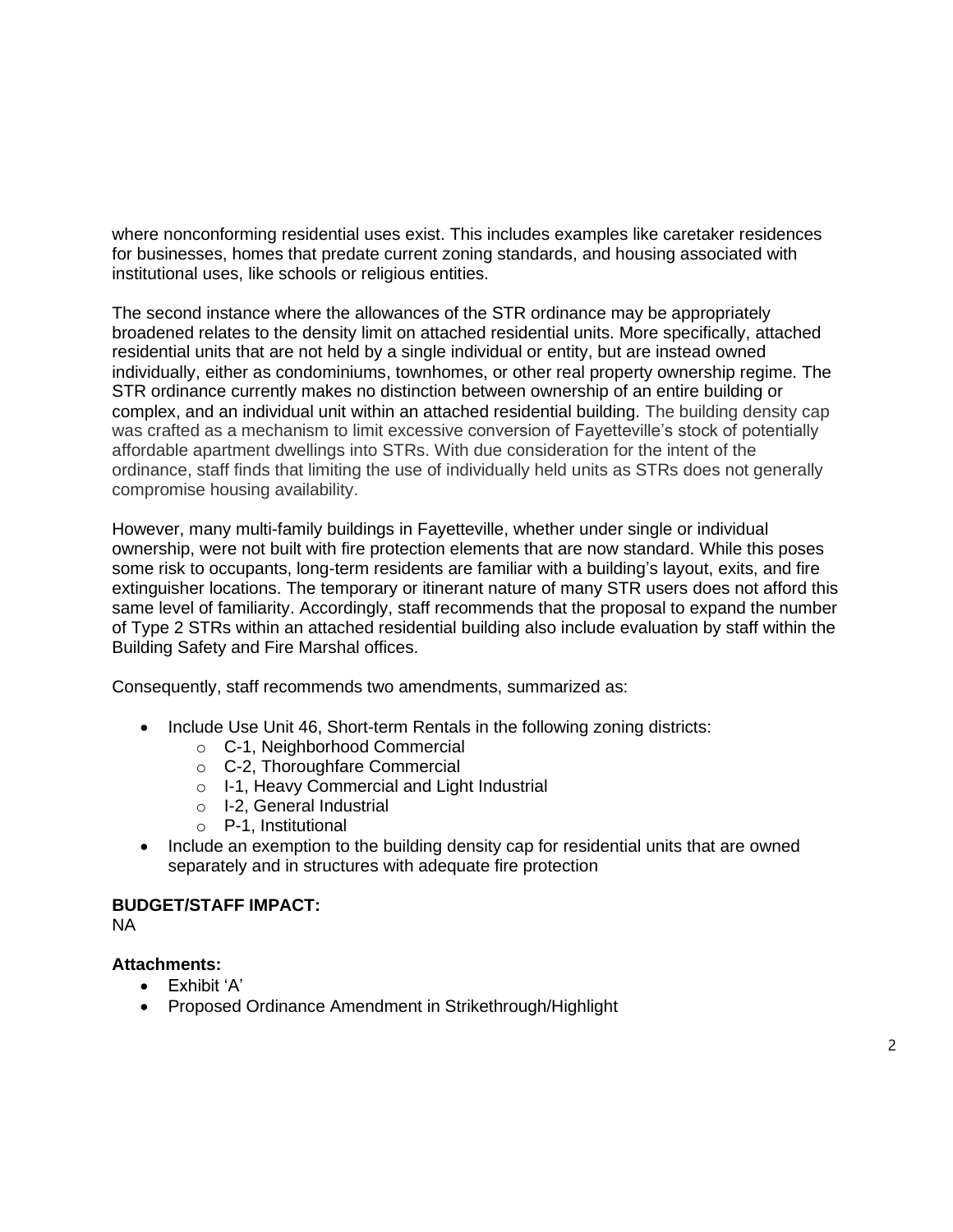# **EXHIBIT 'A'**

### **118.01 Applicability**

- …
- (E) *Short-Term Rentals.* A residential dwelling unit, portion of a dwelling unit, or bedroom within a residential dwelling unit, leased and/or rented to a guest(s), for a period of less than thirty consecutive (30) days.
	- …
	- (18) *Density For Type 2 Short-Term Rentals.* A city-wide density cap of 2% of all dwelling units in the Fayetteville city limits may be utilized as Type 2 rentals. Total dwelling units are determined from current United States Census Bureau and/or American Community Survey numbers, whichever number is higher. A conditional use permit may not permit:
		- (a) More Type 2 short-term rentals than what is allowed by the city-wide density cap. Type 2 shortterm rentals in commercial and mixed-use zoning districts where hotel/motels are permitted by right shall not contribute to the city-wide density cap.
		- (b) More than 10% or a single unit whichever is greater; of total dwelling units as Type 2 rentals within a multi-family dwelling complex.
		- (c) Individual 2-, 3- and 4-family buildings that are owned by the same person or entity and are not a part of a multi-family complex shall have no more than one (1) Type 2 short-term rental unit per building complex.
		- (d) Where attached residential units are held separately through condominium association, horizontal property regime, fee simple, or similar ownership structure, no cap shall be applied to buildings with attached residential dwellings. Structures of attached residential dwellings where applicants seek more than 10% of total units for licensing as Type 2 rentals shall be evaluated by the Building Safety Director and/or Fire Marshal for adequate fire protection as defined by the adopted Arkansas Fire Prevention Code. Where inadequate fire protection is identified, improvements may be required prior to issuance of a business license.

…

### **151.01 Definitions**

…

*…*

**A**

*Apartment complex/multi-family complex*. One (1) or more multi-family dwelling structures occupying a single lot, operating under a common name, and having a common owner or manager.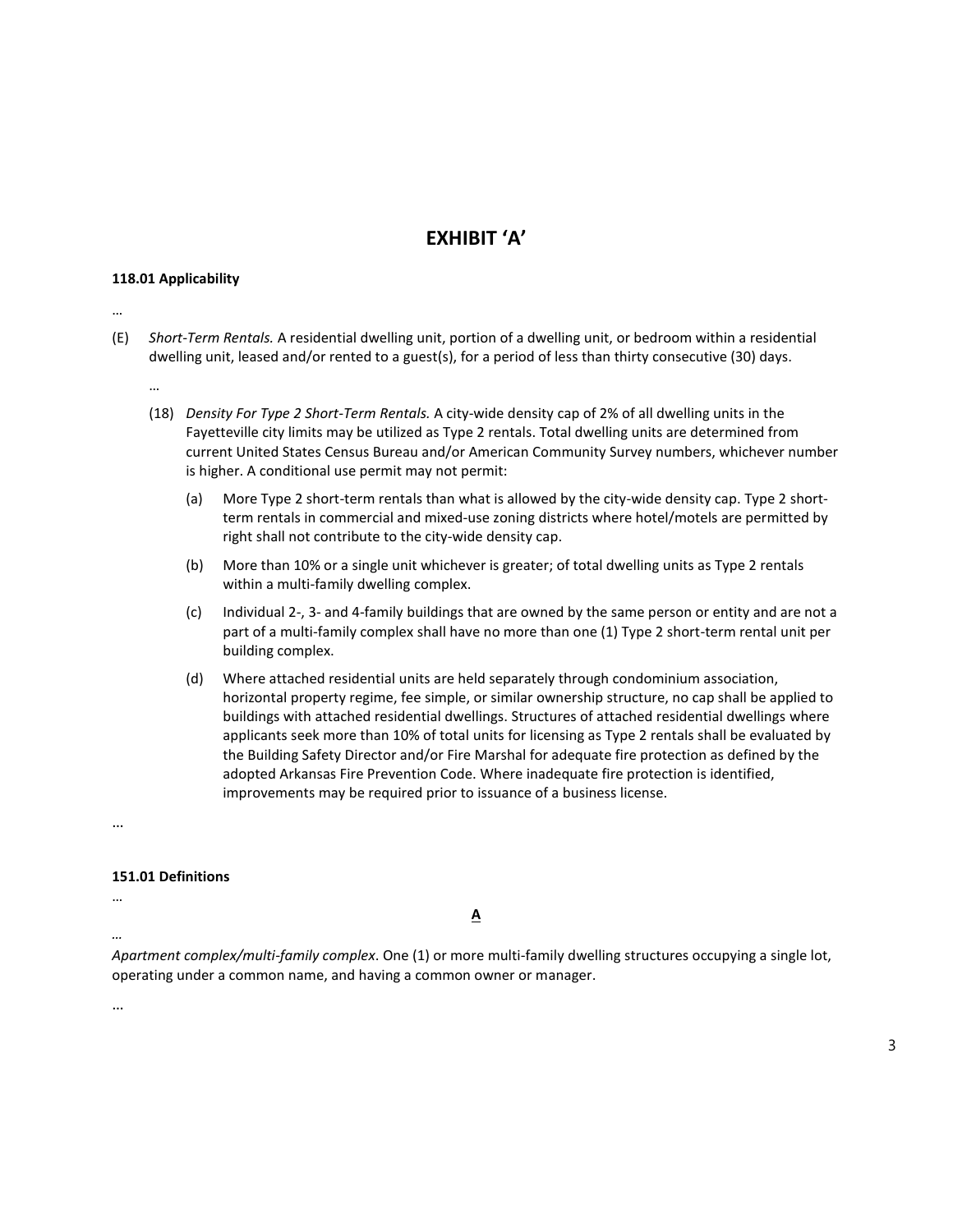# **161.21 District C-1, Neighborhood Commercial**

…

# (B) *Uses.*

(1) *Permitted Uses*.

| Unit 1  | City-wide uses by right                              |
|---------|------------------------------------------------------|
| Unit 5  | <b>Government Facilities</b>                         |
| Unit 13 | Eating places                                        |
| Unit 15 | Neighborhood shopping                                |
| Unit 18 | Gasoline service stations and drive-in/drive-through |
|         | restaurants                                          |
| Unit 25 | Offices, studios, and related services               |
| Unit 40 | Sidewalk Cafes                                       |
| Unit 44 | <b>Cluster Housing Development</b>                   |
| Unit 45 | Small scale production                               |
| Unit 46 | Short-term rentals                                   |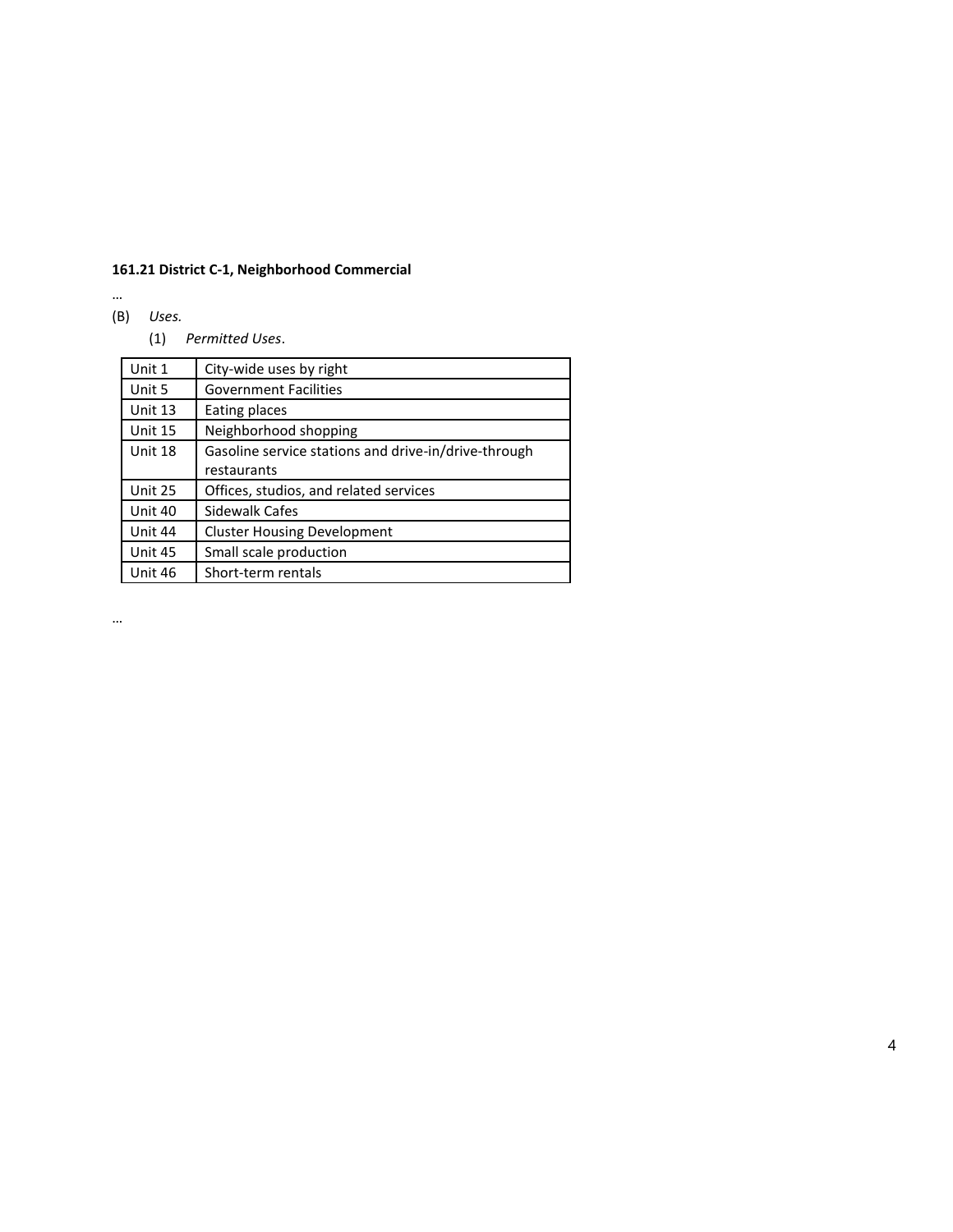# **161.23 District C-2, Thoroughfare Commercial**

# … (B) *Uses.*

| (1)     | Permitted Uses.                                      |
|---------|------------------------------------------------------|
| Unit 1  | City-wide uses by right                              |
| Unit 4  | Cultural and recreational facilities                 |
| Unit 5  | <b>Government Facilities</b>                         |
| Unit 13 | Eating places                                        |
| Unit 14 | Hotel, motel, and amusement facilities               |
| Unit 16 | Shopping goods                                       |
| Unit 17 | Transportation trades and services                   |
| Unit 18 | Gasoline service stations and drive-in/drive-through |
|         | restaurants                                          |
| Unit 19 | Commercial recreation, small sites                   |
| Unit 20 | Commercial recreation, large sites                   |
| Unit 25 | Offices, studios, and related services               |
| Unit 33 | Adult live entertainment club or bar                 |
| Unit 34 | Liquor store                                         |
| Unit 40 | Sidewalk Cafes                                       |
| Unit 44 | <b>Cluster Housing Development</b>                   |
| Unit 45 | Small scale production                               |
| Unit 46 | Short-term rentals                                   |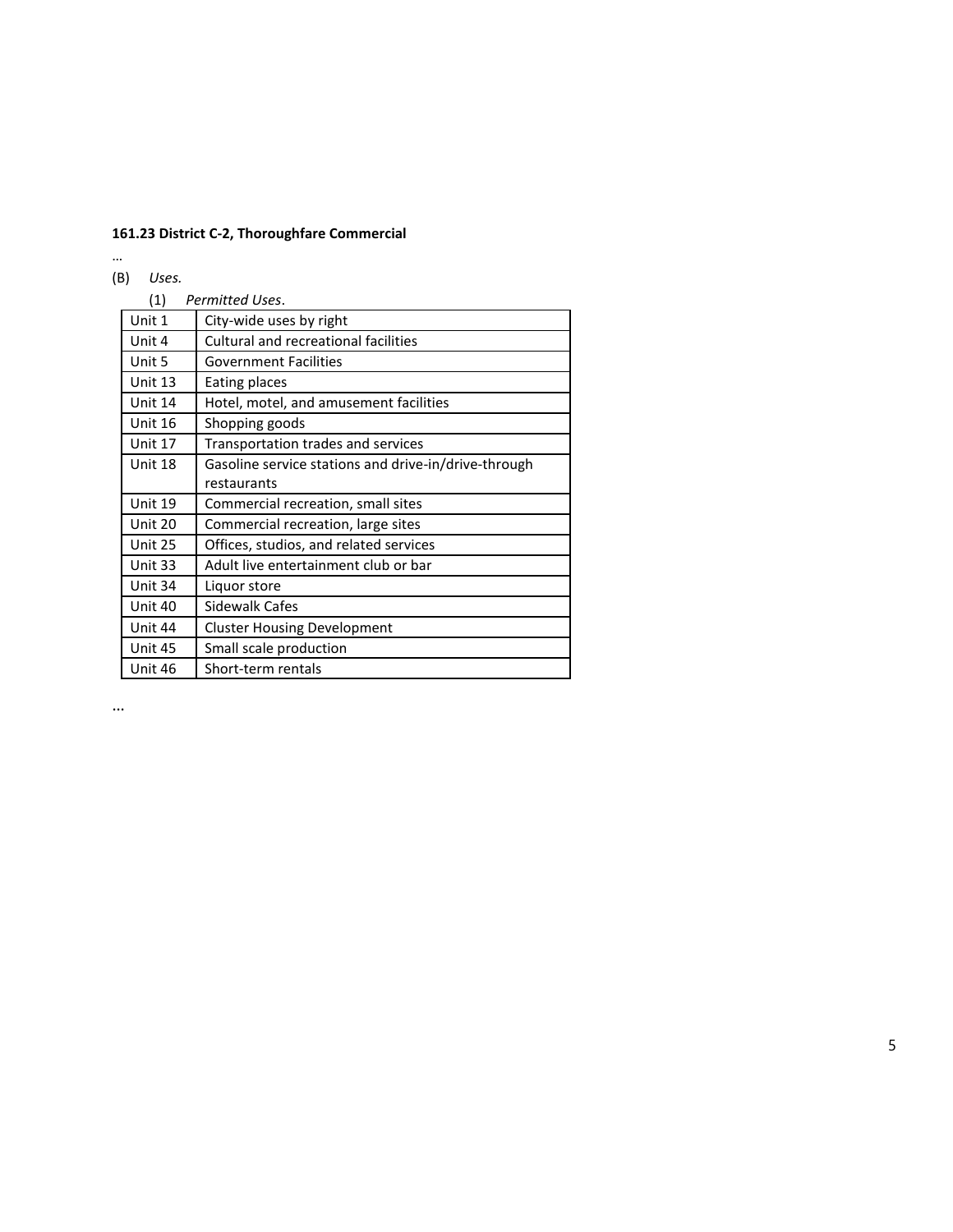# **161.30 District I-1, Heavy Commercial And Light Industrial**

…

- (B) *Uses.*
	- (1) *Permitted Uses.*

| Unit 1  | City-wide uses by right                              |
|---------|------------------------------------------------------|
| Unit 3  | Public protection and utility facilities             |
| Unit 4  | Cultural and recreational facilities                 |
| Unit 5  | <b>Government Facilities</b>                         |
| Unit 6  | Agriculture                                          |
| Unit 13 | Eating places                                        |
| Unit 16 | Shopping goods                                       |
| Unit 17 | Transportation trades and services                   |
| Unit 18 | Gasoline service stations and drive-in/drive-through |
|         | restaurants                                          |
| Unit 21 | Warehousing and wholesale                            |
| Unit 22 | Manufacturing                                        |
| Unit 25 | Offices, studios and related services                |
| Unit 27 | Wholesale bulk petroleum storage facilities with     |
|         | underground storage tanks                            |
| Unit 42 | Clean technologies                                   |
| Unit 46 | Short-term rentals                                   |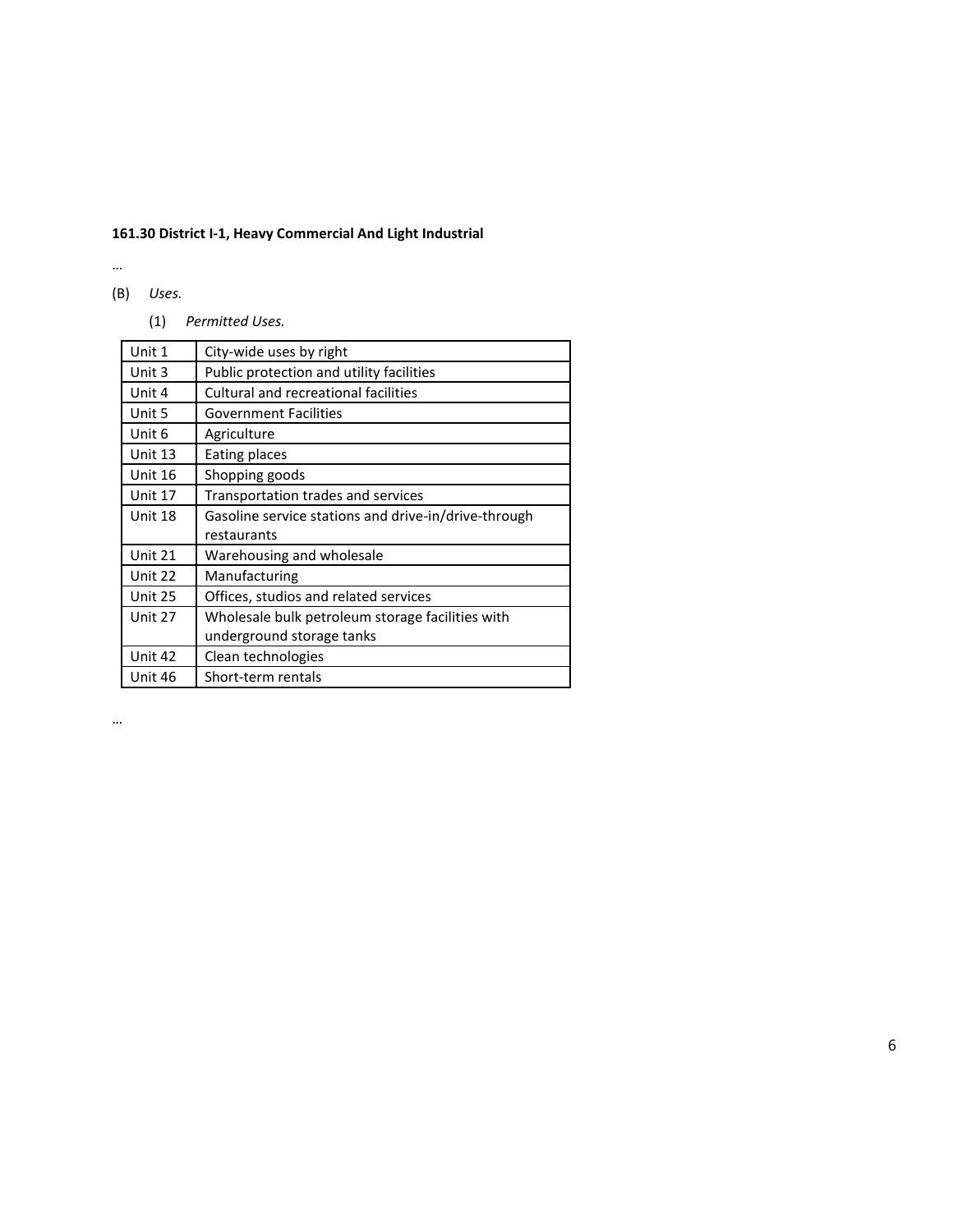# **161.31 District I-2, General Industrial**

…

- (B) *Uses.*
	- (1) *Permitted Uses.*

| Unit 1  | City-wide uses by right                              |
|---------|------------------------------------------------------|
| Unit 3  | Public protection and utility facilities             |
| Unit 5  | <b>Government Facilities</b>                         |
| Unit 6  | Agriculture                                          |
| Unit 7  | Animal husbandry                                     |
| Unit 13 | Eating places                                        |
| Unit 16 | Shopping goods                                       |
| Unit 18 | Gasoline service stations and drive-in/drive-through |
|         | restaurants                                          |
| Unit 20 | Commercial recreation, large sites                   |
| Unit 21 | Warehousing and wholesale                            |
| Unit 22 | Manufacturing                                        |
| Unit 23 | Heavy industrial                                     |
| Unit 25 | Offices, studios, and related services               |
| Unit 28 | Center for collecting recyclable materials           |
| Unit 42 | Clean technologies                                   |
| Unit 43 | Animal boarding and training                         |
| Unit 46 | Short-term rentals                                   |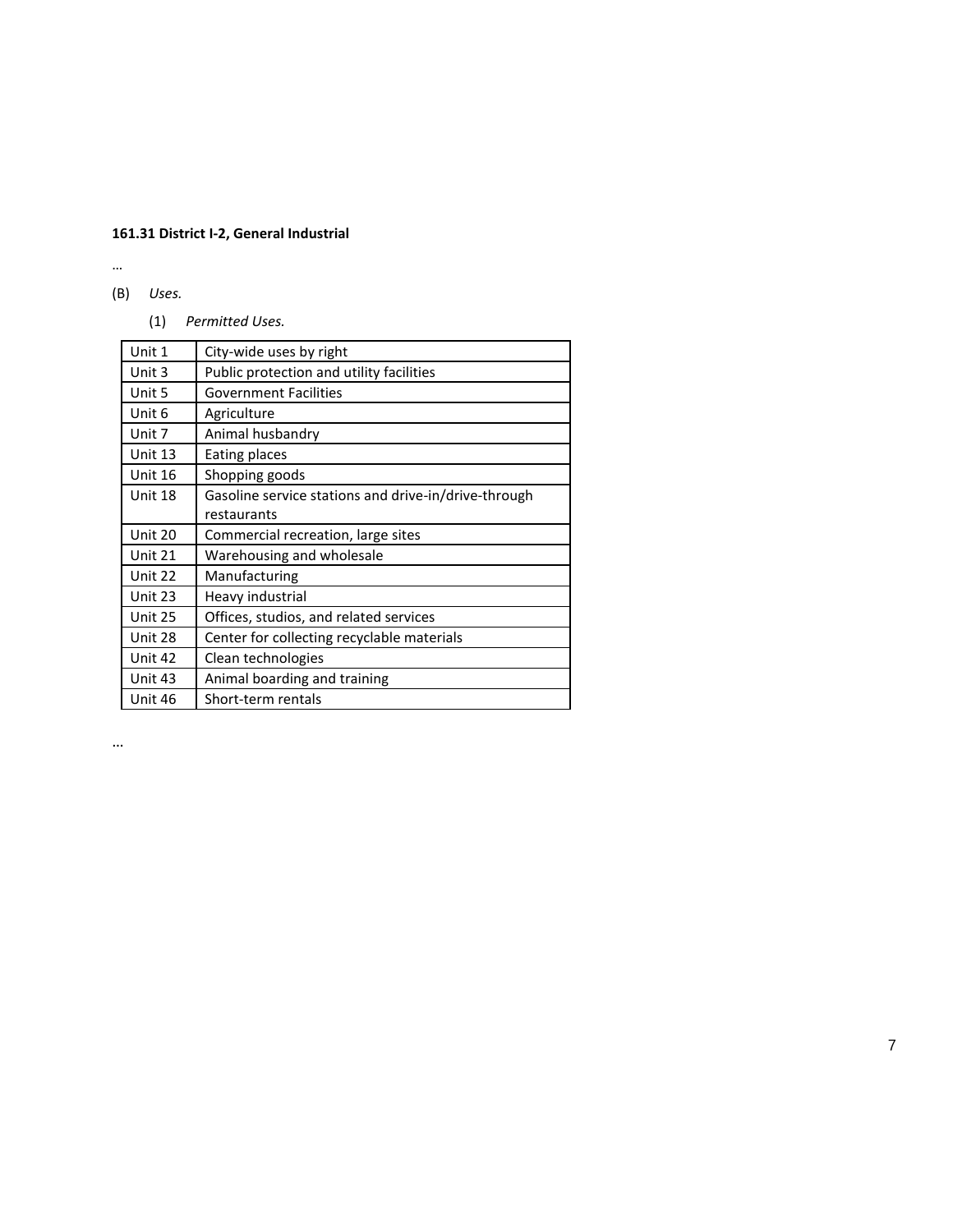# **161.32 District P-1, Institutional**

…

- (B) *Uses.*
	- (1) *Permitted Uses*.

| Unit 1  | City-wide uses by right              |
|---------|--------------------------------------|
| Unit 4  | Cultural and recreational facilities |
| Unit 5  | Government facilities                |
| Unit 46 | Short-term rentals                   |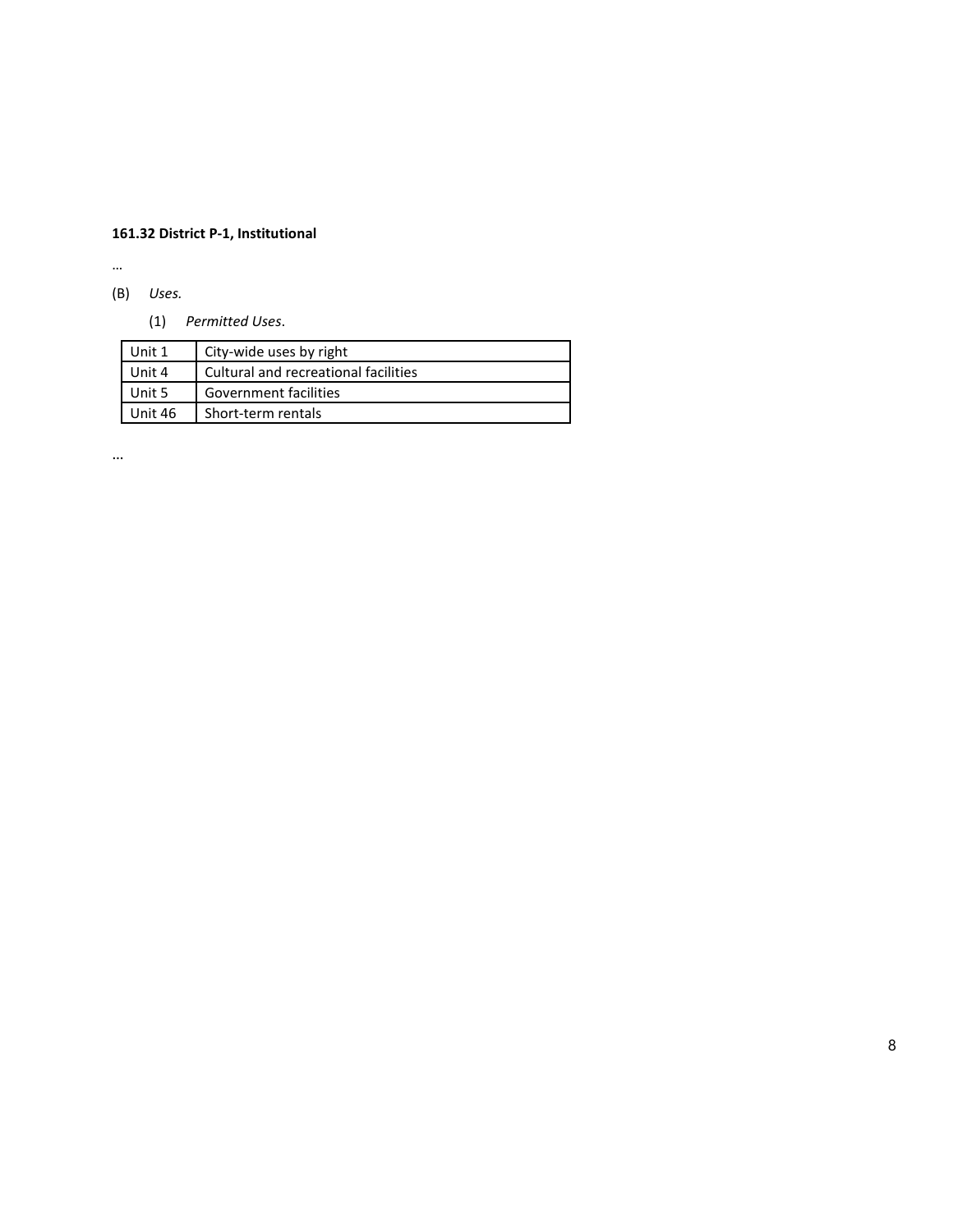# **Proposed Ordinance Amendment in Strikethrough/Highlight**

### **118.01 Applicability**

- (E) *Short-Term Rentals.* A residential dwelling unit, portion of a dwelling unit, or bedroom within a residential dwelling unit, leased and/or rented to a guest(s), for a period of less than thirty consecutive (30) days.
	- (1) *Short-Term Rental, Type 1.* A short-term rental where the principal use of the property remains as a full-time residence. The occupants or owner rent their primary residence as a short-term rental. A copy of the Homestead Tax Credit or long-term lease agreement for the subject property is required to be classified as a Type 1 rental. The occupant or owner must occupy the residence for nine (9) months of the year. Accessory dwelling units (ADUs) as defined in Unified Development Code Chapter 151 shall be considered a Type 1 short-term rental.
	- (2) *Short-Term Rental, Type 2.* A short-term rental that is not occupied by a permanent resident. The owner lists this property full-time as a short-term rental and has no intention of having permanent residents living in the property. A conditional use permit is required for a Type 2 short-term rental prior to the city issuing a business license, except as defined in §118.01(E)(4).
	- (3) *License Required.* No dwelling unit in the city shall be used as a short-term rental unless:
		- (a) The owner of the dwelling unit or operator of the short-term rental possess a valid and current business license for the dwelling unit, and fully complies with all legal requirements and duties imposed herein with respect to each and every short-term rental; and
		- (b) The owner has designated an agent, where said agent fully complies with all legal requirements and duties imposed herein with respect to every short-term rental. The owner may serve as their own agent.
		- (c) The owner of the dwelling unit or operator of the short-term rental provides proof of a valid and current homeowners insurance rider policy which fully covers each unit when operated as shortterm rental unit.
	- (4) *Six-Month Start-up Period.* After the enactment of the short-term rental ordinance, short-term rental operators shall have six (6) months to obtain a business license and be considered in compliance. After the 6-month start-up period, all short-term rental units must have a business license to be considered in compliance.
		- (a) Persons seeking to operate a short-term rental within six months of the enactment of this Code section shall be granted a conditional use permit for such short-term rental without having to pay a fee or have a hearing before the Planning Commission. The conditions for such permit shall be full compliance with all terms and requirements of Chapter 118, Business Registry and Licenses, this section, and all other requirements of the Fayetteville Code including timely and full payment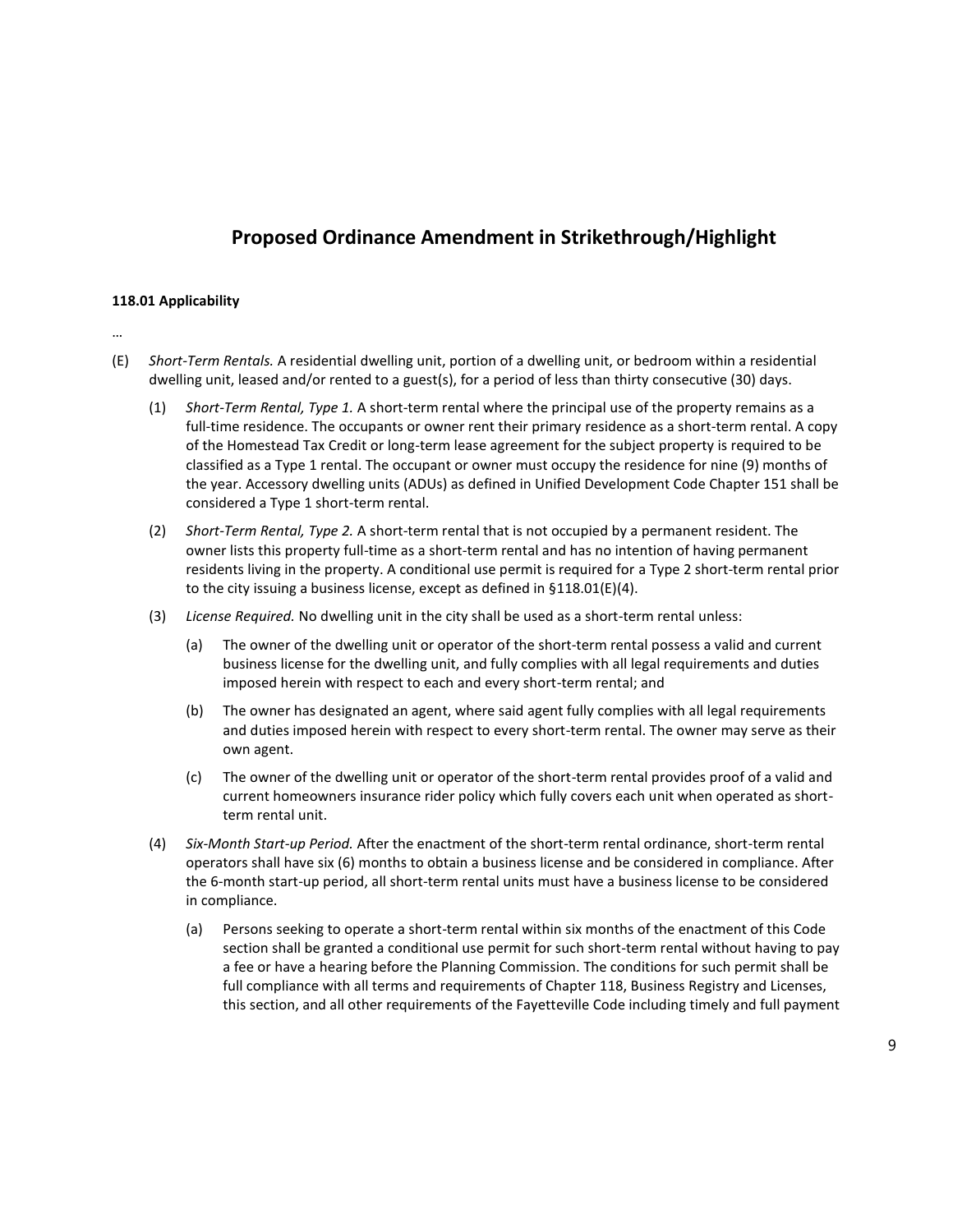of all hotel, motel, and restaurant taxes to the city. Revocation of the business license shall also revoke the conditional use permit granted by this subsection.

- (b) Persons seeking to operate a Type 2 short-term rental who have failed to obtain such conditional use permit and business license prior to the end of the six month start-up period shall be required to follow normal procedures and apply to the Planning Commission to request a conditional use permit which will be issued or denied pursuant to the Planning Commission's decision pursuant to §163.18(2)(a).
- (c) Type 1 and 2 short-term rentals seeking a business license or permit under the 6-month start-up period which are currently operating in 2-, 3- and 4-unit buildings in which more than one (1) unit is being used as a short-term rental may obtain a business license for all currently operating short-term rentals.
- (5) A separate business license shall be required for each dwelling unit used as a short-term rental.
- (6) Any change in ownership requires a new or amended business license.
- (7) If any required contact information changes for the associated business license, the person to whom the license was issued shall immediately notify the Development Services Department in writing.
- (8) *License Application.* The application for a business license shall include at minimum, the following information from applicants:
	- (a) The property owner's information including legal name, mailing address, immediate contact phone number, and immediate contact E-mail address.
	- (b) Information for the dwelling unit subject to the application, inclusive of the physical street address assigned by the city.
	- (c) The type and total number of dwelling units located on the lot of record containing the dwelling unit subject to the application.
	- (d) If the owner is not their own agent, the owner designated agent's information including legal name, mailing address, immediate contact phone number and immediate contact E-mail address.
	- (e) Documentation of approval of a life safety and egress inspection by the City Building Safety Division for the dwelling unit subject to the application.
	- (f) Proof of application for remittance of hotel, motel and restaurant tax to the City of Fayetteville, and verification that all sales, use, and hotel, motel and restaurant taxes are current.
	- (g) Any additional data as deemed necessary or desirable for permit approval by the Development Services Director.
- (10) *License Renewals.* Business licenses for short-term rentals shall be renewed in accordance with Chapter 118 of the Business Regulations (Business Registry and Licenses).
- (11) *Legal Duties of License Holders.* An owner possessing a short-term rental license shall comply at all times with the following requirements: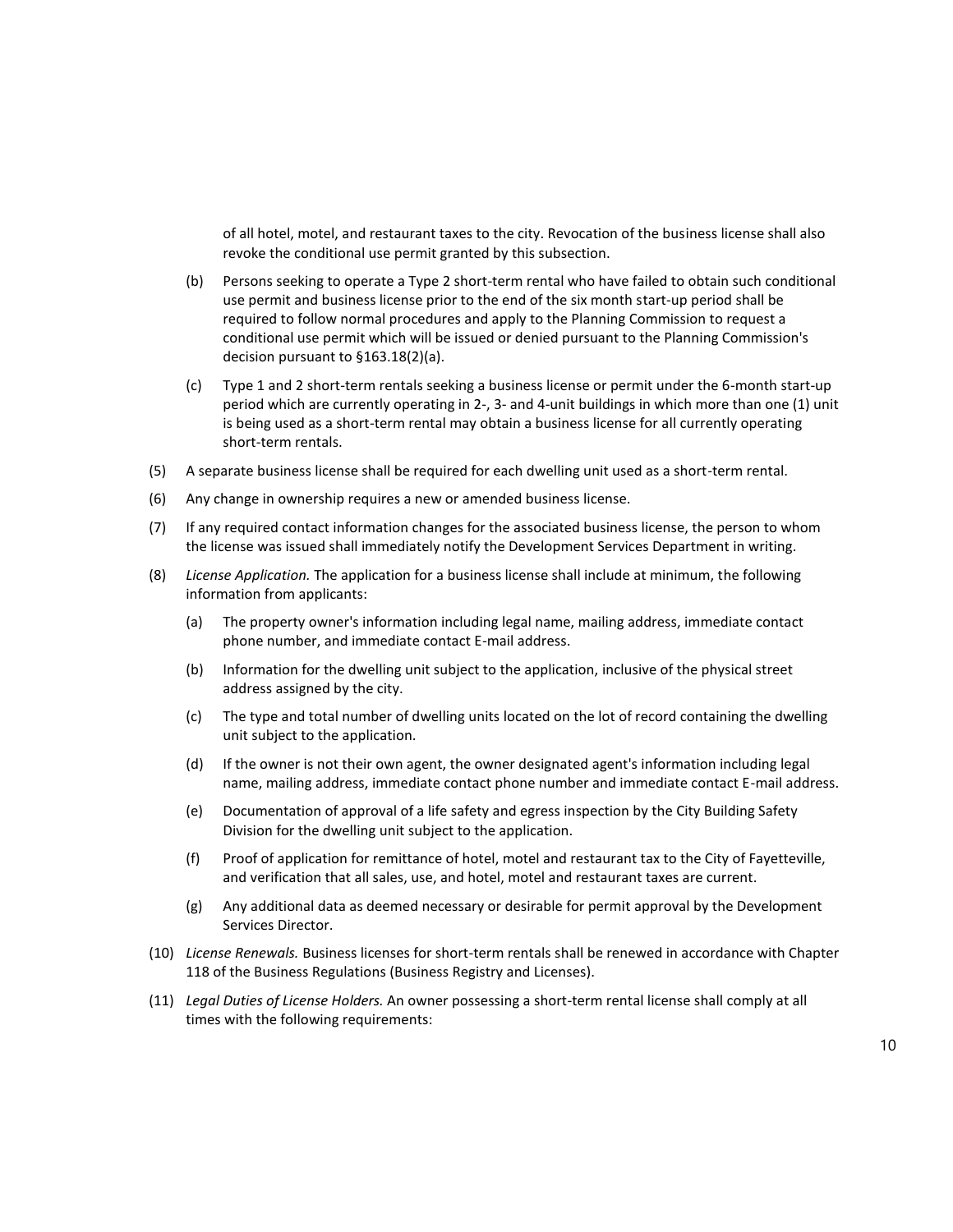- (a) *Occupancy.* Short-term rentals shall be subject to, and may not exceed, the occupancy limits approved with the business license.
- (b) *Advertisements.* A short-term rental shall not be advertised if it violates occupancy, density, safety, and any of the other provisions of the Fayetteville Code. No short-term rental unit shall be advertised prior to having obtained a business license and the business license number shall be included in the advertisement listing.
- (c) *Information and Posting.* Business licensees shall provide to guests and post conspicuously in the common area of the short-term rental unit the city phone number to report a safety complaint.
- (12) *Owner or Agent Accessibility.* The property owner shall ensure that they or a designated agent are available at all times during guest occupancy, including nights and weekends, in order to facilitate compliance with this section. For the purposes of these regulations, 'availability' means that the owner or agent is accessible by telephone, and, able to be physically present at the short-term rental within three (3) hours of being contacted.
- (13) *Guest Records.* The owner shall maintain summary guest registration records, which shall contain the actual dates of occupancy, total number of guests per party per stay, and the rate(s) charged, but shall not contain any personally identifiable information about guests. Such records shall be maintained for three (3) years and shall be provided to the City upon request.
- (14) *Health and Safety.* The owner shall ensure that each dwelling unit governed by this section complies with the applicable provisions of the Unified Development Code Chapter 173, Building Regulations.
- (15) *Criminal Activity.* The owner shall timely report any known or reasonably suspected criminal activity by a guest to the Fayetteville Police Department within twelve (12) hours maximum.
- (16) *Taxes and Fees.* Except for those instances in which a hosting platform bears the responsibility for collecting and remitting taxes and fees applicable to short-term rentals, the property owner shall timely remit in full Fayetteville Hotel, Motel and Restaurant tax and other applicable local, state, and federal taxes and city fees owed in connection with any short-term rental. The failure of a hosting platform to collect and remit taxes and fees shall not relieve an owner of the obligation to pay taxes and fees owed pursuant to this section.
- (17) *Authorization to Occupy, Use, and Operate.* Authorization to operate a short-term rental may be granted by the Development Services Director through the issuance of a City of Fayetteville Business Registry and License (Business License).
- (18) *Density For Type 2 Short-Term Rentals.* A city-wide density cap of 2% of all dwelling units in the Fayetteville city limits may be utilized as Type 2 rentals. Total dwelling units are determined from current United States Census Bureau and/or American Community Survey numbers, whichever number is higher. A conditional use permit may not permit:
	- (a) More Type 2 short-term rentals than what is allowed by the city-wide density cap. **Type 2 shortterm rentals in commercial and mixed-use zoning districts where hotel/motels are permitted by right shall not contribute to the city-wide density cap.**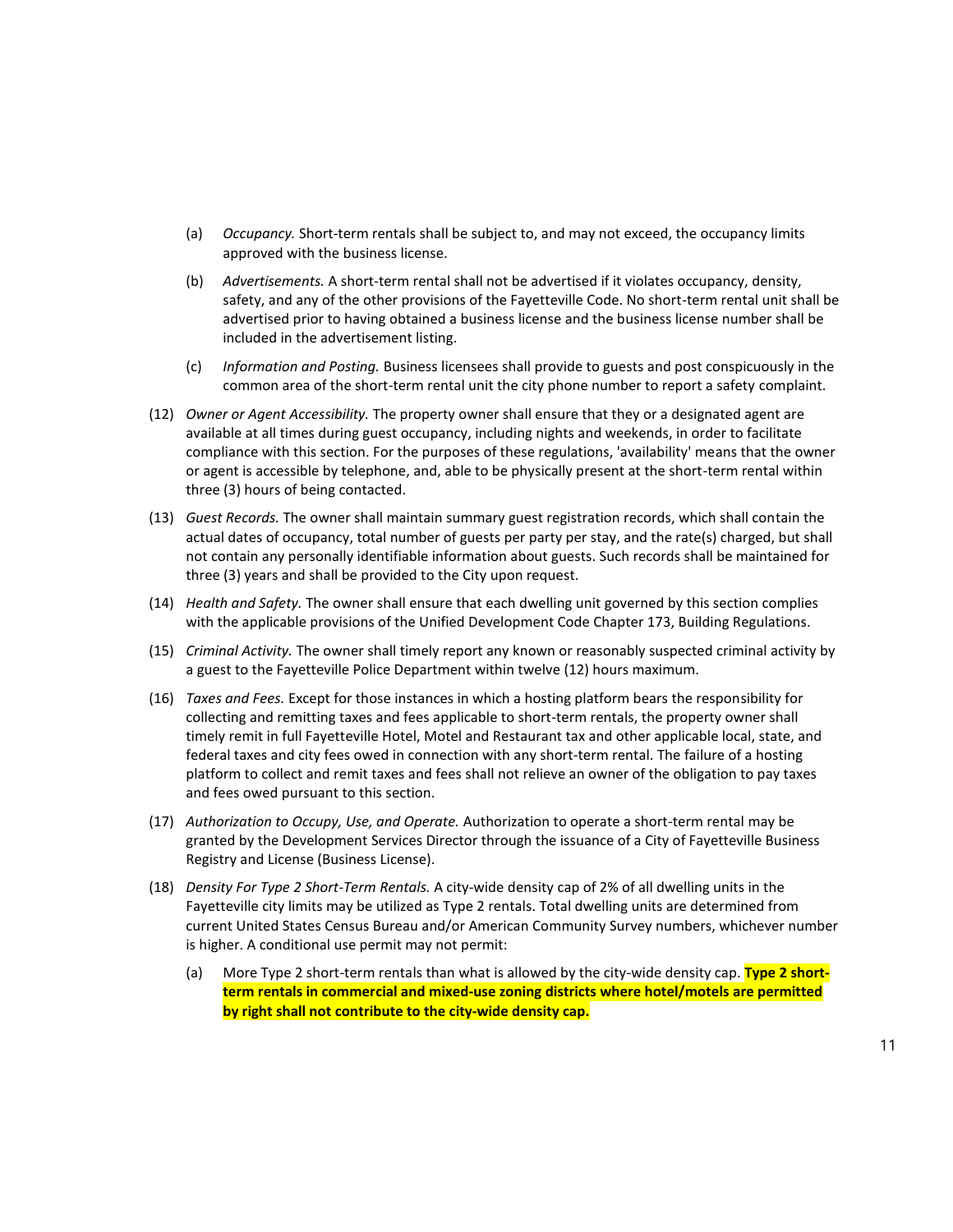- (b) More than 10% or a single unit whichever is greater; of total dwelling units as Type 2 rentals within a multi-family dwelling complex.
- (c) Individual 2-, 3- and 4-family buildings that are owned by the same person or entity and are not a part of a multi-family complex shall have no more than one (1) Type 2 short-term rental unit per building complex.
- (d) Density of Type 2 short-term rentals shall not be limited in commercial and mixed-use zoning districts where hotel/motels are permitted by right, **Where attached residential units are held separately through condominium association, horizontal property regime, fee simple, or similar ownership structure, no cap shall be applied to buildings with attached residential dwellings. Structures of attached residential dwellings where applicants seek more than 10% of total units for licensing as Type 2 rentals shall be evaluated by the Building Safety Director and/or Fire Marshal for adequate fire protection as defined by the adopted Arkansas Fire Prevention Code. Where inadequate fire protection is identified, improvements may be required prior to issuance of a business license.**
- (19) *Suspension and Revocation.* If the Development Services Director has reason to believe that any of the grounds specified in §118.03(A) of the Fayetteville Code exist, or that any rental unit was rented for less than one (1) full night, or to more than one (1) part of guests for the same period of time, or otherwise failed to comply with all terms and conditions of this section, the Development Services Director may suspend or revoke the short-term rental's business license pursuant to the procedures detailed in §118.03 and in §118.04 of the Fayetteville Code.
- (20) Short-term rentals must comply with all applicable codes under Unified Development Code §163.18 and successfully obtain a business license prior to operation.

( Ord. No. 6427 , §§1(Exh. A), 2, 4-20-21)

Editor's note(s)—Ord. No. 6427 , § 2, adopted April 20, 2021, "determines that this ordinance and all amendments to Code sections ordained or enacted by this ordinance shall automatically sunset, be repealed, terminated, and become void twenty (20) months after the passage and approval of this ordinance, unless prior to that date, the City Council amends this ordinance to repeal this sunset, repeal and termination section."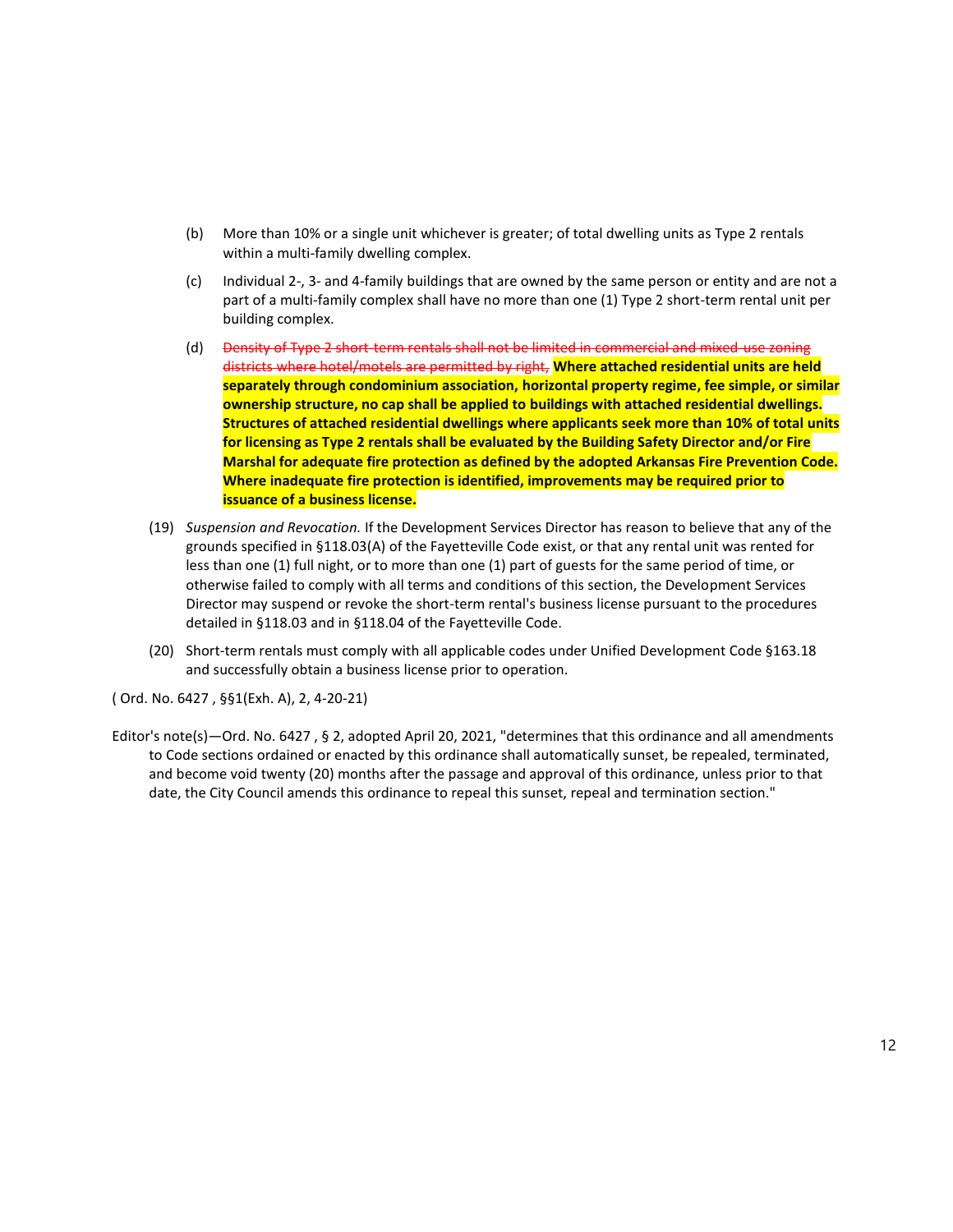#### **151.01 Definitions**

…

**A**

*Apartment complex/multi-family complex*. One (1) or more multi-family dwelling structures occupying a single lot, operating under a common name, and having a common owner or manager.

*…*

(Code 1965, §§13A-1; 13B-1; 17B-7(a0, 19-24, 1713-2; App. A, Art. 17; App. B, §1; App. C, Art. 1, §D; Ord. No. 1509, 8-8-66; Ord. No. 1747, 6-20-70; Ord. No. 1790, 3-15-71; Ord. No. 1801, 6-21-71; Ord. No. 1859, 3-20-72; Ord. No. 1893, 12-19-72; Ord. No. 1998, 5-7-74; Ord. No. 2581, 12-4-79; Ord. No. 2697, 1-20-81; Ord. No. 2753, 8-18-81; Ord. No. 2789, 1-18-82; Ord. No. 2934, 8-2-83; Ord. No. 2948, 9-20-83; Ord. No. 3011, 6-5-84; Ord. No. 3024, 8-21- 84; Ord. No. 3231, 12-2-86; Ord. No. 4024, §2, 3-28-87; Ord. No. 3298, 10-6-87; Code 1991, §§98.60, 118.01, 150.02, 156.001, 156.065, 158.03, 158.35, 159.04, 160.002, 160.096(A), 160.121, 161.06, 162.02, 163.02; Ord. No. 3551, 6-4-91; Ord. No. 3138, 11-5-85; Ord. No. 3165, 2-4-86; Ord. No. 3699, §2, 4-20-93; Ord. No. 3780, §1, 4-19- 94; Ord. No. 3794, §1 5-17-94; Ord. No. 3870, §1, 4-1-94; Ord. No. 3895, 6-20-95; Ord. No. 3901, §1, 2, 7-5-95; Ord. No. 3908, §1, 7-18-95; Ord. No. 3970, §1, 7-18-95; Ord. No. 3913, §1, 8-1-95; Ord. No. 3963, §1, 4-16-96; Ord. No. 3970, §1, 5-7-96; Ord. No. 3971, §1, 5-21-96; Ord. No. 4100, §2 (Ex. A), 6-16-98; Ord. No. 4113, 8-18-98; Ord. No. 4127, 12-15-98; Ord. No. 4178, 8-31-99; Ord. No. 4226, 2-15-00; Ord. No. 4285, 1-2-01; Ord. No. 4321, 6-19-01; Ord. No. 4340, 10-2-01; Ord. 4714, 6-21-05; Ord. No. 4817, 1-03-06; Ord. No. 4847, 3-7-06; Ord. No. 4855, 4-18-06; Ord. No. 4919, 09-05-06; Ord. No. 4930, 10-03-06; Ord. No. 5028, 6-19-07; Ord. No. 5029, 6-19-07; Ord. No. 5056, 9-04-07; Ord. No. 5128, 4-15-08; Ord. No. 5206, 12-16-08; Ord. No. 5238, 5-5-09; Ord. No. 5296, 12-15-09; Ord. No. 5304; 1-19-10; Ord. No. 5312, 4-20-10; Ord. No. 5313, 4-20-10; Ord. No. 5327. 6-1-10; Ord. No. 5339, 8-3-10; Ord. No. 5352, 9-7-10; Ord. No. 5348, 9-7-10; Ord. No. 5375, 12-21-10; Ord. No. 5453, 10-18-11; Ord. No. 5490, 4- 3-12; Ord. No. 5526 9-18-12; Ord. No. 5559, 01-03-13; Ord. No. 5592, 06-18-13; Ord. No. 5634, 11-05-13; Ord. No. 5653, 01-21-14; Ord. No. 5679, 4-15-14; Ord. No. 5735, 1-20-15; Ord. No. 5793, 8-18-15; Ord. No. 5866 , §1, 4-5- 16; Ord. No. 5888 , §1, 6-21-16; Ord. No. 5901 , §1, 9-6-16; Ord. No. 5951 , §1, 2-7-17; Ord. No. 5986 , §3, 7-6-17; Ord. No. 6015 , §2, 11-21-17; Ord. No. 6087 , §1, 9-4-18; Ord. No. 6245 , §1, 10-15-19; Ord. No. 6350 , §2(Exh. A), 8-18-20; Ord. No. 6407 §1, 1-19-21; Ord. No. 6427 , §§1(Exh. B), 2, 4-20-21; Ord. No. 6440 , §1, 5-18-21; Ord. No. 6442 , §7(Exh. G), 6-1-21; Ord. No. 6446 , §2(Exh. A), 6-15-21)

Editor's note(s)—Ord. No. 6427 , § 2, adopted April 20, 2021, "determines that this ordinance and all amendments to Code sections ordained or enacted by this ordinance shall automatically sunset, be repealed, terminated, and become void twenty (20) months after the passage and approval of this ordinance, unless prior to that date, the City Council amends this ordinance to repeal this sunset, repeal and termination section."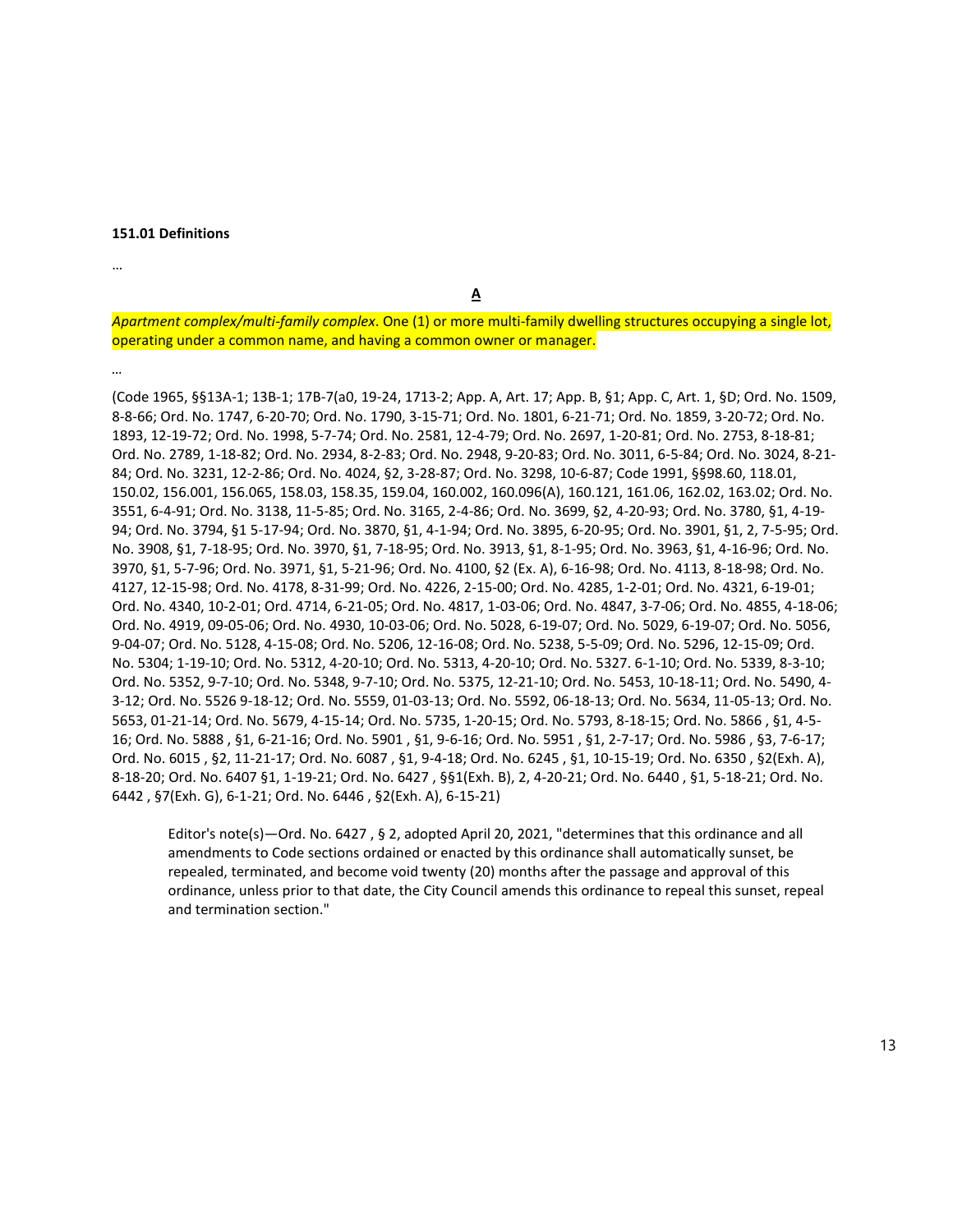## **161.21 District C-1, Neighborhood Commercial**

(A) *Purpose.* The Neighborhood Commercial District is designed primarily to provide convenience goods and personal services for persons living in the surrounding residential areas. The intent of this district is to allow administrative approval if the developer decides to use urban form, in compliance with the build-to zone and minimum buildable street frontage as specified herein.

## (B) *Uses.*

(1) *Permitted Uses*.

| Unit 1  | City-wide uses by right                              |
|---------|------------------------------------------------------|
| Unit 5  | <b>Government Facilities</b>                         |
| Unit 13 | Eating places                                        |
| Unit 15 | Neighborhood shopping                                |
| Unit 18 | Gasoline service stations and drive-in/drive-through |
|         | restaurants                                          |
| Unit 25 | Offices, studios, and related services               |
| Unit 40 | Sidewalk Cafes                                       |
| Unit 44 | <b>Cluster Housing Development</b>                   |
| Unit 45 | Small scale production                               |
| Unit 46 | <b>Short-term rentals</b>                            |
|         |                                                      |

### (2) *Conditional Uses*.

| Unit 2  | City-wide uses by conditional use permit |
|---------|------------------------------------------|
| Unit 3  | Public protection and utility facilities |
| Unit 4  | Cultural and recreational facilities     |
| Unit 16 | Shopping goods                           |
| Unit 34 | Liquor stores                            |
| Unit 35 | Outdoor music establishments*            |
| Unit 36 | Wireless communications facilities*      |
| Unit 42 | Clean technologies                       |

- (C) *Density.* None.
- (D) *Bulk and Area Regulations.* None.
- (E) *Setback Regulations.*

| Front | eet- |
|-------|------|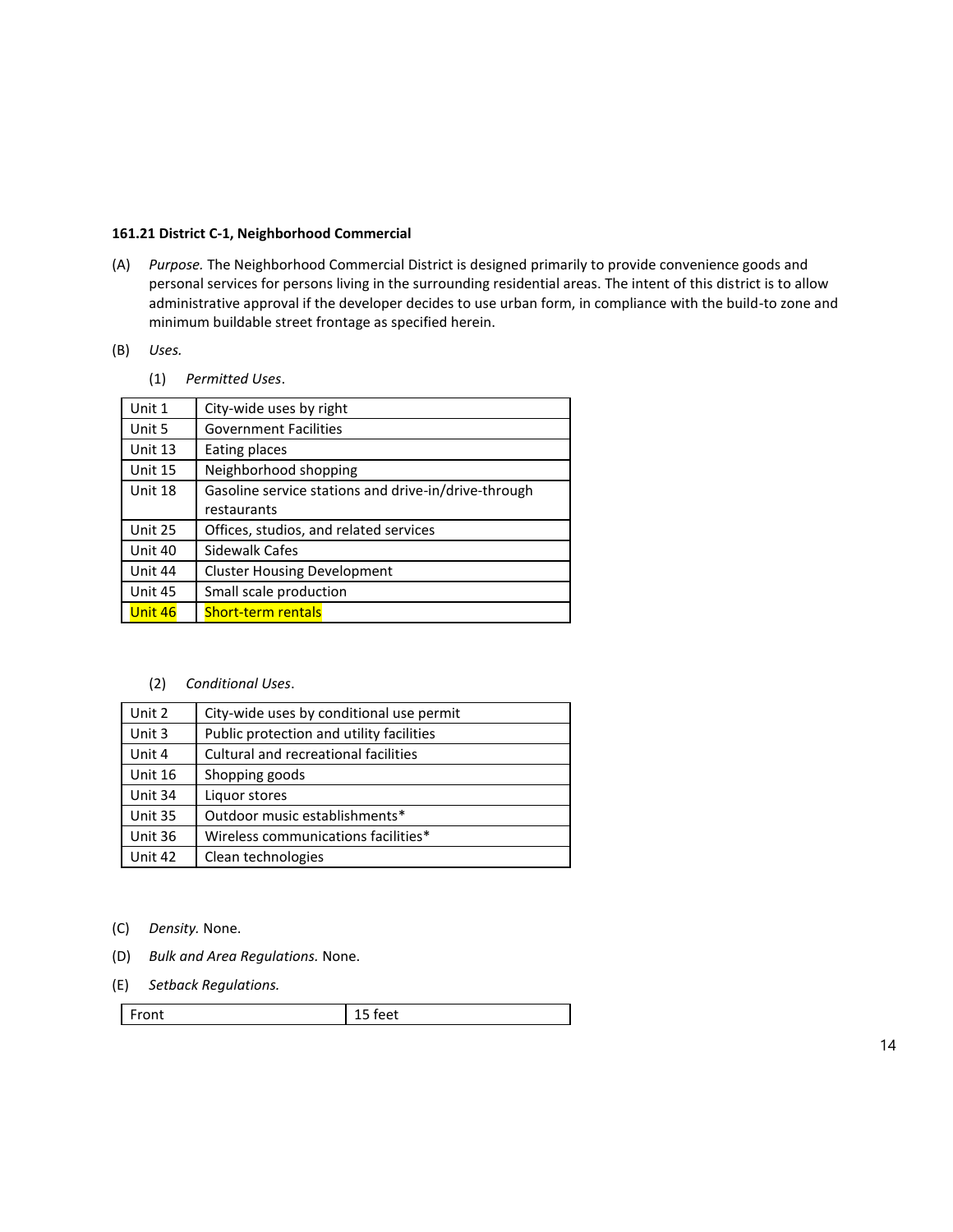| Front, if parking is allowed                       | 50 feet |
|----------------------------------------------------|---------|
| between the right-of-way and                       |         |
| the building                                       |         |
| Side                                               | None    |
| Side, when contiguous to a<br>residential district | 10 feet |
| Rear                                               | 20 feet |

### Urban Form Setback Regulations:

| Front                            | A build-to zone that is located<br>between 10 feet and a line 25 |
|----------------------------------|------------------------------------------------------------------|
|                                  | feet from the front property line                                |
|                                  |                                                                  |
| Side and rear                    | None                                                             |
| Side or rear, when contiguous to | 15 feet                                                          |
| a single-family residential      |                                                                  |
| district                         |                                                                  |

### (F) *Building Height Regulations*.

| <b>Building Height Maximum</b><br>5 stories |
|---------------------------------------------|
|---------------------------------------------|

If a building exceeds the height of two (2) stories, the portion of the building that exceeds two (2) stories shall have an additional setback from any boundary line of an adjacent residential district. The amount of additional setback for the portion of the building over two (2) stories shall be equal to the difference between the total height of that portion of the building, and two (2) stories.

- (G) *Building Area.* On any lot the area occupied by all buildings shall not exceed 40% of the total area of such lot. Accessory ground mounted solar energy systems shall not be considered buildings.
- (H) Urban form minimum buildable street frontage: 50% of the lot width.

(Code 1965, App. A., Art. 5(V); Ord. No. 2603, 2-19-80; Ord. No. 1747, 6-29-70; Code 1991, §160.035; Ord. No. 4100, §2 (Ex. A), 6-16-98; Ord. No. 4178, 8-31-99; Ord. No. 5028, 6-19-07; Ord. No. 5195, 11-6-08; Ord. No. 5312, 4-20-10; Ord. No. 5339, 8-3-10; Ord. No. 5462, 12-6-11; Ord. No. 5592, 6-18-13; Ord. No. 5664, 2-18-14; Ord. No. 5735, 1-20-15; Ord. No. 5800 , §1(Exh. A), 10-6-15; Ord. No. 5921 , §1, 11-1-16; Ord. No. 5945 , §§5, 7, 1-17-17; Ord. No. 6015 , §1(Exh. A), 11-21-17; Ord. No. 6164 , §§1, 4, 5, 4-2-19; Ord. No. 6223 , §1, 9-3-19; Ord. No. 6245 , §2, 10-15-19)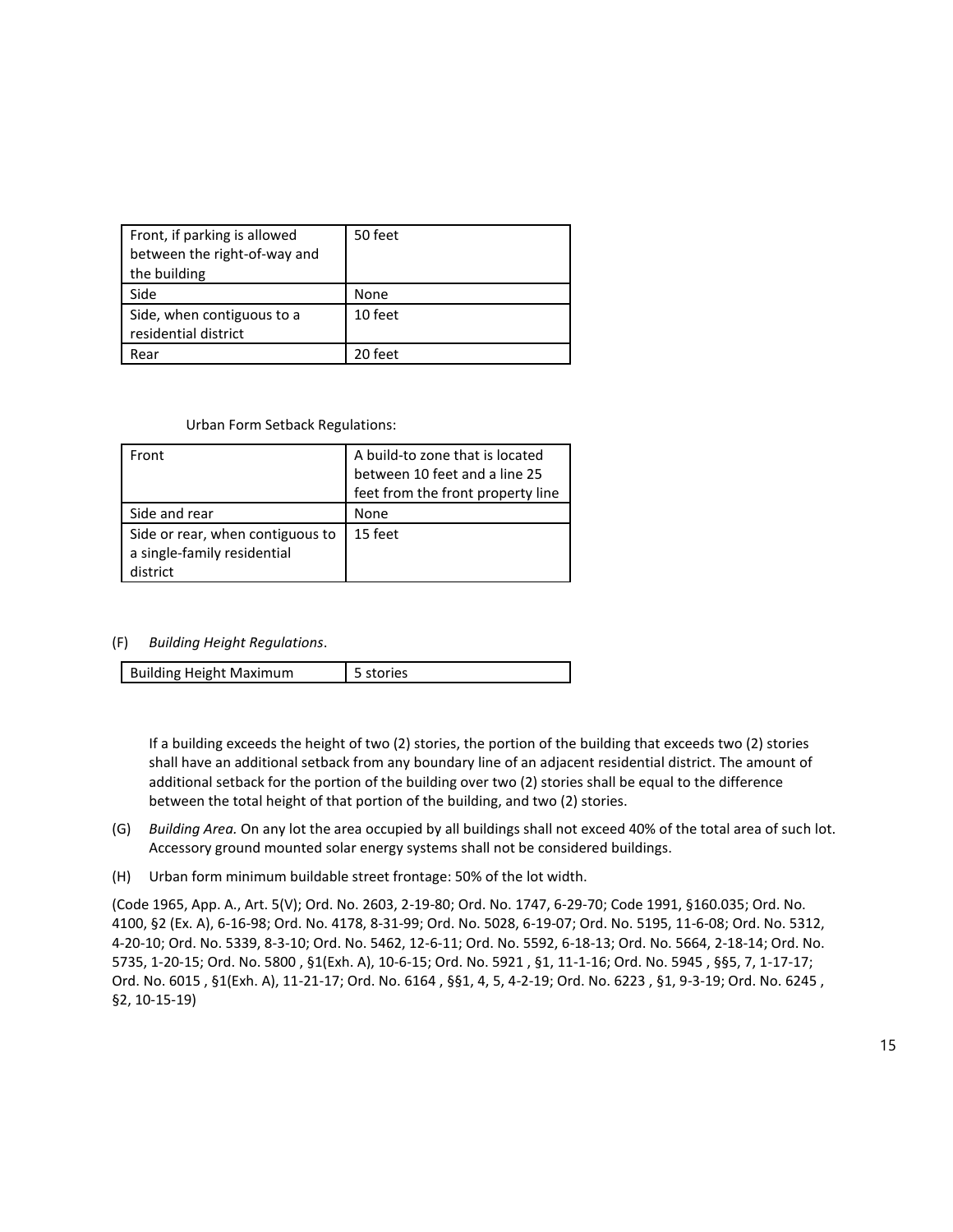## **161.23 District C-2, Thoroughfare Commercial**

(A) *Purpose.* The Thoroughfare Commercial District is designed especially to encourage the functional grouping of these commercial enterprises catering primarily to highway travelers. The intent of this district is to allow administrative approval if the developer decides to use urban form, in compliance with the build-to zone and minimum buildable street frontage as specified herein.

# (B) *Uses.*

(1) *Permitted Uses*.

| Unit 1  | City-wide uses by right                              |
|---------|------------------------------------------------------|
| Unit 4  | <b>Cultural and recreational facilities</b>          |
| Unit 5  | <b>Government Facilities</b>                         |
| Unit 13 | Eating places                                        |
| Unit 14 | Hotel, motel, and amusement facilities               |
| Unit 16 | Shopping goods                                       |
| Unit 17 | Transportation trades and services                   |
| Unit 18 | Gasoline service stations and drive-in/drive-through |
|         | restaurants                                          |
|         |                                                      |
| Unit 19 | Commercial recreation, small sites                   |
| Unit 20 | Commercial recreation, large sites                   |
| Unit 25 | Offices, studios, and related services               |
| Unit 33 | Adult live entertainment club or bar                 |
| Unit 34 | Liquor store                                         |
| Unit 40 | Sidewalk Cafes                                       |
| Unit 44 | <b>Cluster Housing Development</b>                   |
| Unit 45 | Small scale production                               |
| Unit 46 | <b>Short-term rentals</b>                            |

(2) *Conditional Uses.*

| Unit 2  | City-wide uses by conditional use permit   |
|---------|--------------------------------------------|
| Unit 3  | Public protection and utility facilities   |
| Unit 21 | Warehousing and wholesale                  |
| Unit 28 | Center for collecting recyclable materials |
| Unit 29 | Dance Halls                                |
| Unit 32 | Sexually oriented business                 |
| Unit 35 | Outdoor music establishments               |
| Unit 36 | Wireless communications facilities         |
| Unit 38 | Mini-storage units                         |
|         |                                            |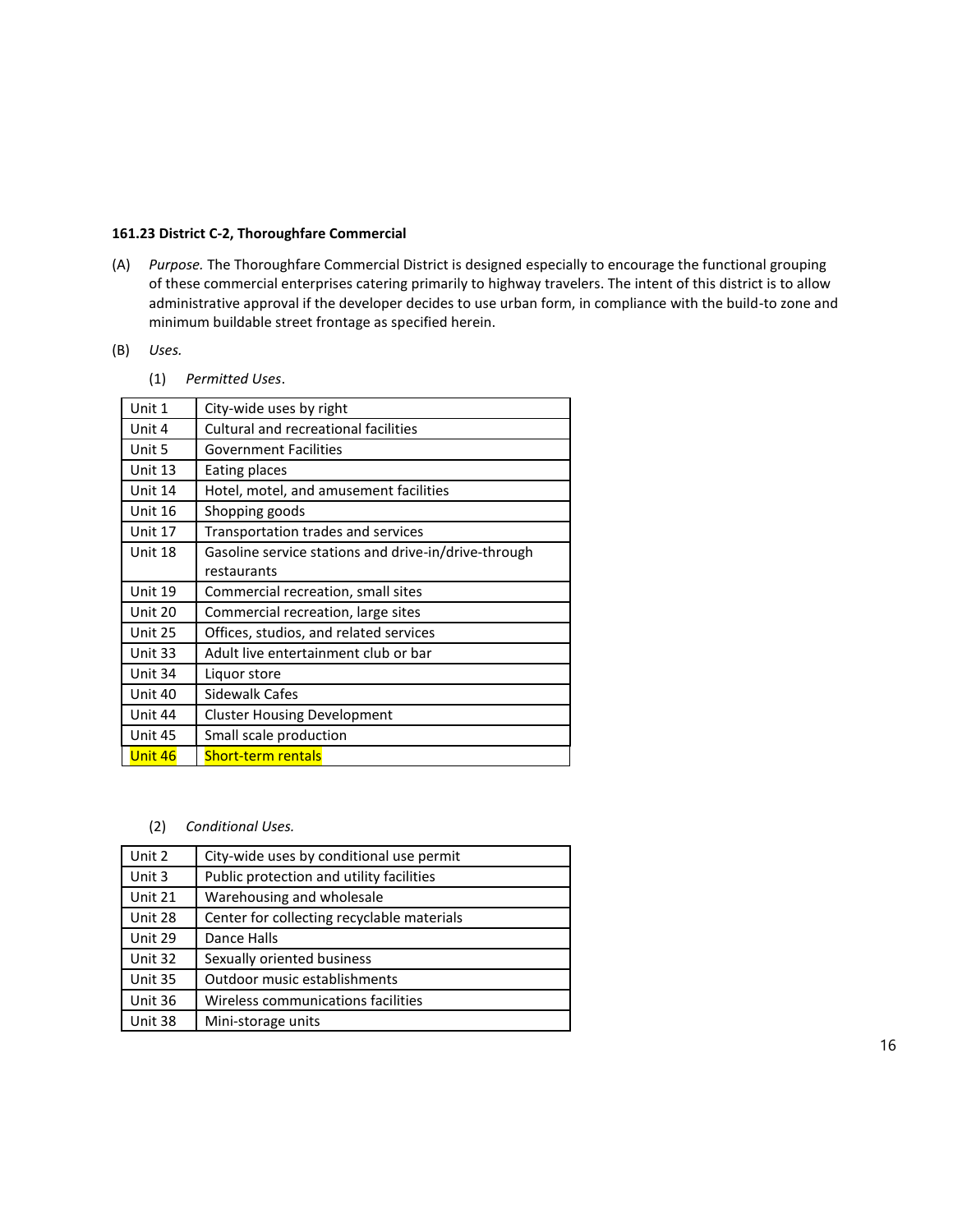| $\blacksquare$ Unit 42 | Clean technologies           |
|------------------------|------------------------------|
| Unit 43                | Animal boarding and training |

- (C) *Density.* None.
- (D) *Bulk and Area Regulations.* None.
- (E) *Setback Regulations.*

| Front                                                                        | 15 feet |
|------------------------------------------------------------------------------|---------|
| Front, if parking is allowed<br>between the right-of-way and<br>the building | 50 feet |
| Side                                                                         | None    |
| Side, when contiguous to a<br>residential district                           | 15 feet |
| Rear                                                                         | 20 feet |

### Urban Form Setback Regulations:

| Front                                                           | A build-to zone that is located   |
|-----------------------------------------------------------------|-----------------------------------|
|                                                                 | between 10 feet and a line 25     |
|                                                                 | feet from the front property line |
| Side and rear                                                   | None                              |
| Side or rear, when contiguous to<br>a single-family residential | 15 feet                           |
| listrict                                                        |                                   |

## (F) *Building Height Regulations*.

| <b>Building Height Maximum</b> | 6 stories* |
|--------------------------------|------------|

\* If a building exceeds the height of two (2) stories, the portion of the building that exceeds two (2) stories shall have an additional setback from side boundary line of an adjacent residential district. The amount of additional setback for the portion of the building over two (2) stories shall be equal to the difference between the total height of that portion of the building, and two (2) stories.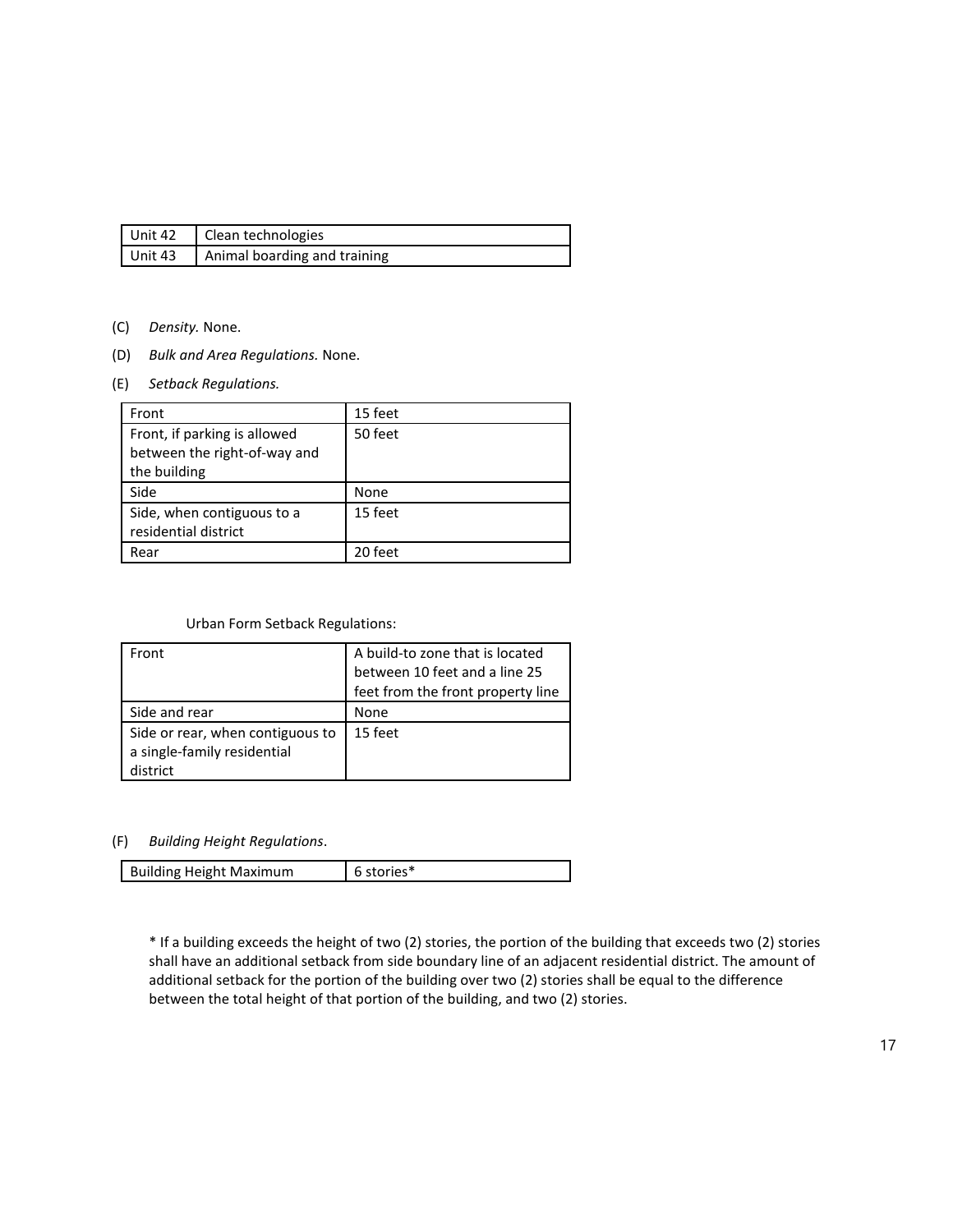- (G) *Building Area.* On any lot, the area occupied by all buildings shall not exceed 60% of the total area of such lot. Accessory ground mounted solar energy systems shall not be considered buildings.
- (H) Urban form minimum buildable street frontage: 50% of the lot width.

(Code 1965, App. A., Art. 5(VI); Ord. No. 1833, 11-1-71; Ord. No. 2351, 6-2-77; Ord. No. 2603, 2-19-80; Ord. No. 1747, 6-29-70; Code 1991, §160.036; Ord. No. 4034, §3, 4, 4-15-97; Ord. No. 4100, §2 (Ex. A), 6-16-98; Ord. No. 4178, 8-31-99; Ord. No. 4727, 7-19-05; Ord. No. 4992, 3-06-07; Ord. No. 5028, 6-19-07; Ord. No. 5195, 11-6-08; Ord. No. 5312, 4-20-10; Ord. No. 5339, 8-3-10; Ord. No. 5353, 9-7-10; Ord. No. 5462, 12-6-11; Ord. No. 5592, 6-18- 13; Ord. No. 5664, 2-18-14; Ord. No. 5735, 1-20-15; Ord. No. 5800 , §1(Exh. A), 10-6-15; Ord. No. 5921 , §1, 11-1- 16; Ord. No. 5945 , §§5, 7, 1-17-17; Ord. No. 6015 , §1(Exh. A), 11-21-17; Ord. No. 6164 , §§1, 6, 7, 4-2-19; Ord. No. 6223 , §1, 9-3-19; Ord. No. 6245 , §2, 10-15-19)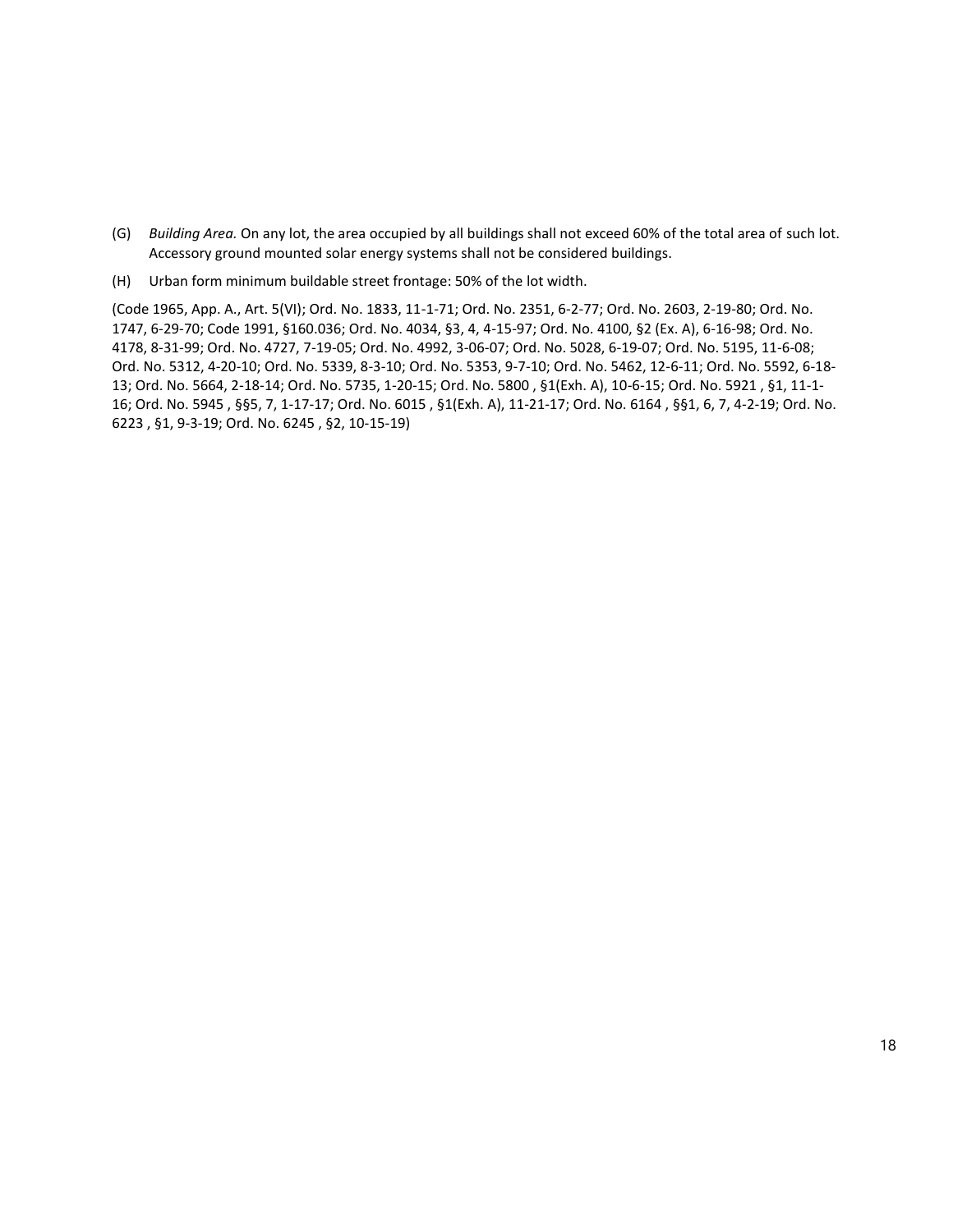## **161.30 District I-1, Heavy Commercial And Light Industrial**

(A) *Purpose.* The Heavy Commercial District is designed primarily to accommodate certain commercial and light industrial uses which are compatible with one another but are inappropriate in other commercial or industrial districts. The Light Industrial District is designed to group together a wide range of industrial uses, which do not produce objectionable environmental influences in their operation and appearance. The regulations of this district are intended to provide a degree of compatibility between uses permitted in this district and those in nearby residential districts.

## (B) *Uses.*

(1) *Permitted Uses.*

| Unit 1  | City-wide uses by right                              |
|---------|------------------------------------------------------|
| Unit 3  | Public protection and utility facilities             |
| Unit 4  | Cultural and recreational facilities                 |
| Unit 5  | <b>Government Facilities</b>                         |
| Unit 6  | Agriculture                                          |
| Unit 13 | Eating places                                        |
| Unit 16 | Shopping goods                                       |
| Unit 17 | Transportation trades and services                   |
| Unit 18 | Gasoline service stations and drive-in/drive-through |
|         | restaurants                                          |
| Unit 21 | Warehousing and wholesale                            |
| Unit 22 | Manufacturing                                        |
| Unit 25 | Offices, studios and related services                |
| Unit 27 | Wholesale bulk petroleum storage facilities with     |
|         | underground storage tanks                            |
| Unit 42 | Clean technologies                                   |
| Unit 46 | <b>Short-term rentals</b>                            |

### (2) *Conditional Uses.*

| Unit 2  | City-wide uses by conditional use permit   |
|---------|--------------------------------------------|
| Unit 19 | Commercial recreation, small sites         |
| Unit 20 | Commercial recreation, large sites         |
| Unit 28 | Center for collecting recyclable materials |
| Unit 36 | Wireless communications facilities         |
| Unit 38 | Mini-storage units                         |
| Unit 43 | Animal boarding and training               |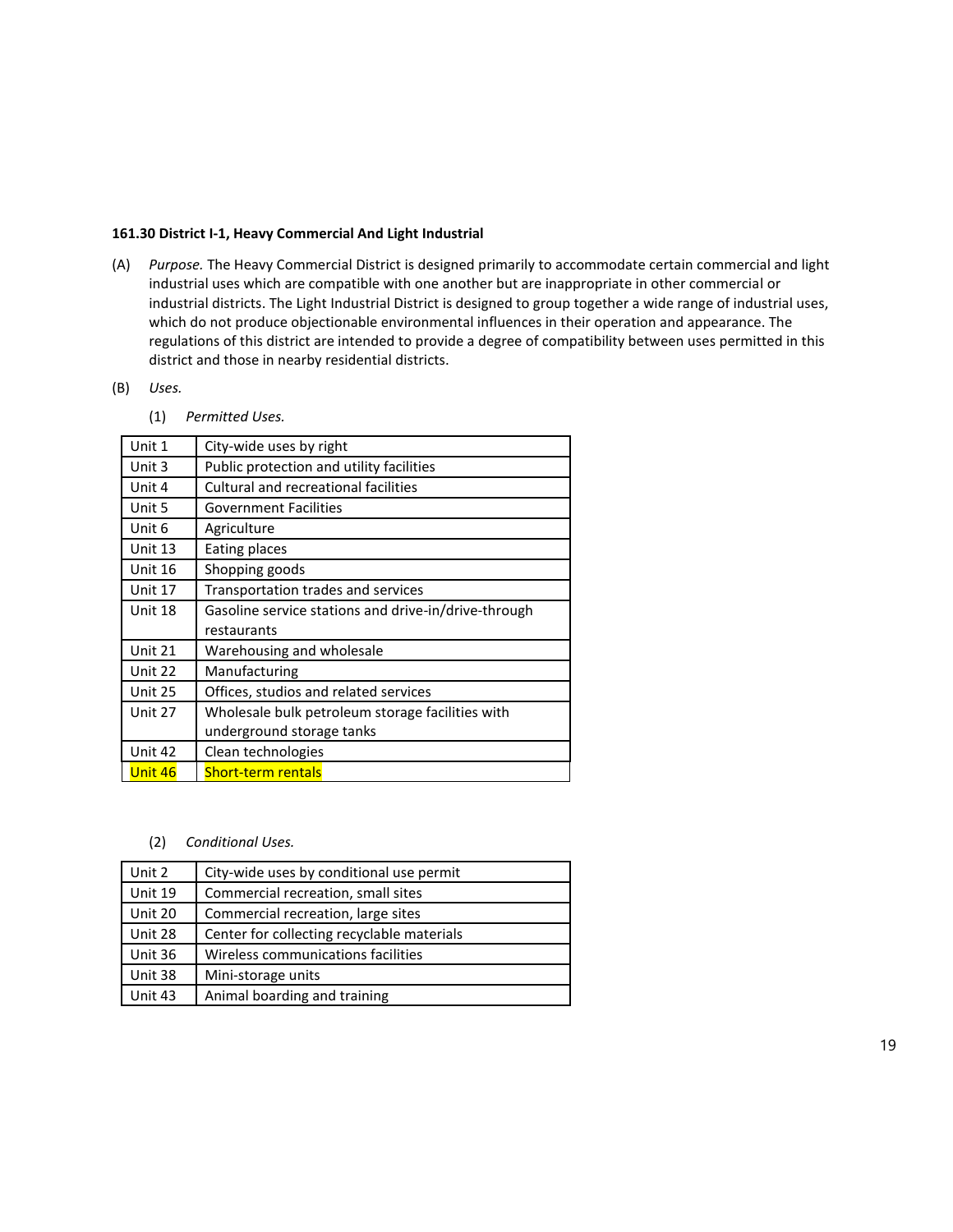- (C) *Density.* None.
- (D) *Bulk and Area Regulations. None.*
- (E) *Setback Regulations.*

| Front, when adjoining A or R districts     | 50 feet |
|--------------------------------------------|---------|
| Front, when adjoining C, I, or P districts | 25 feet |
| Side, when adjoining A or R districts      | 50 feet |
| Side, when adjoining C, I, or P districts  | 10 feet |
| Rear                                       | 25 feet |

- (F) *Height Regulations.* There shall be no maximum height limits in I-1 District, provided, however, that if a building exceeds the height of two (2) stories, the portion of the building that exceeds two (2) stories shall have an additional setback from any boundary line of an adjacent residential district. The amount of additional setback for the portion of the building over two (2) stories shall be equal to the difference between the total height of that portion of the building, and two (2) stories.
- (G) *Building Area.* None.

(Code 1965, App. A., Art. 5(VIII); Ord. No. 2351, 6-2-77; Ord. No. 2430, 3-21-78; Ord. No. 2516, 4-3-79; Ord. No. 1747, 6-29-70; Code 1991, §160.039; Ord. No. 4100, §2 (Ex. A), 6-16-98; Ord. No. 4178, 8-31-99; Ord. No. 4992, 3- 06-07; Ord. No. 5028, 6-19-07; Ord. No. 5195, 11-6-08; Ord. No. 5312, 4-20-10; Ord. No. 5339, 8-3-10; Ord. No. 5353, 9-7-10; Ord. No. 5472; 12-20-11; Ord. No. 5800 , §1(Exh. A), 10-6-15; Ord. No. 5945 , §§5, 7, 1-17-17; Ord. No. 5982 , §1, 6-20-17; Ord. No. 6015 , §1(Exh. A), 11-21-17)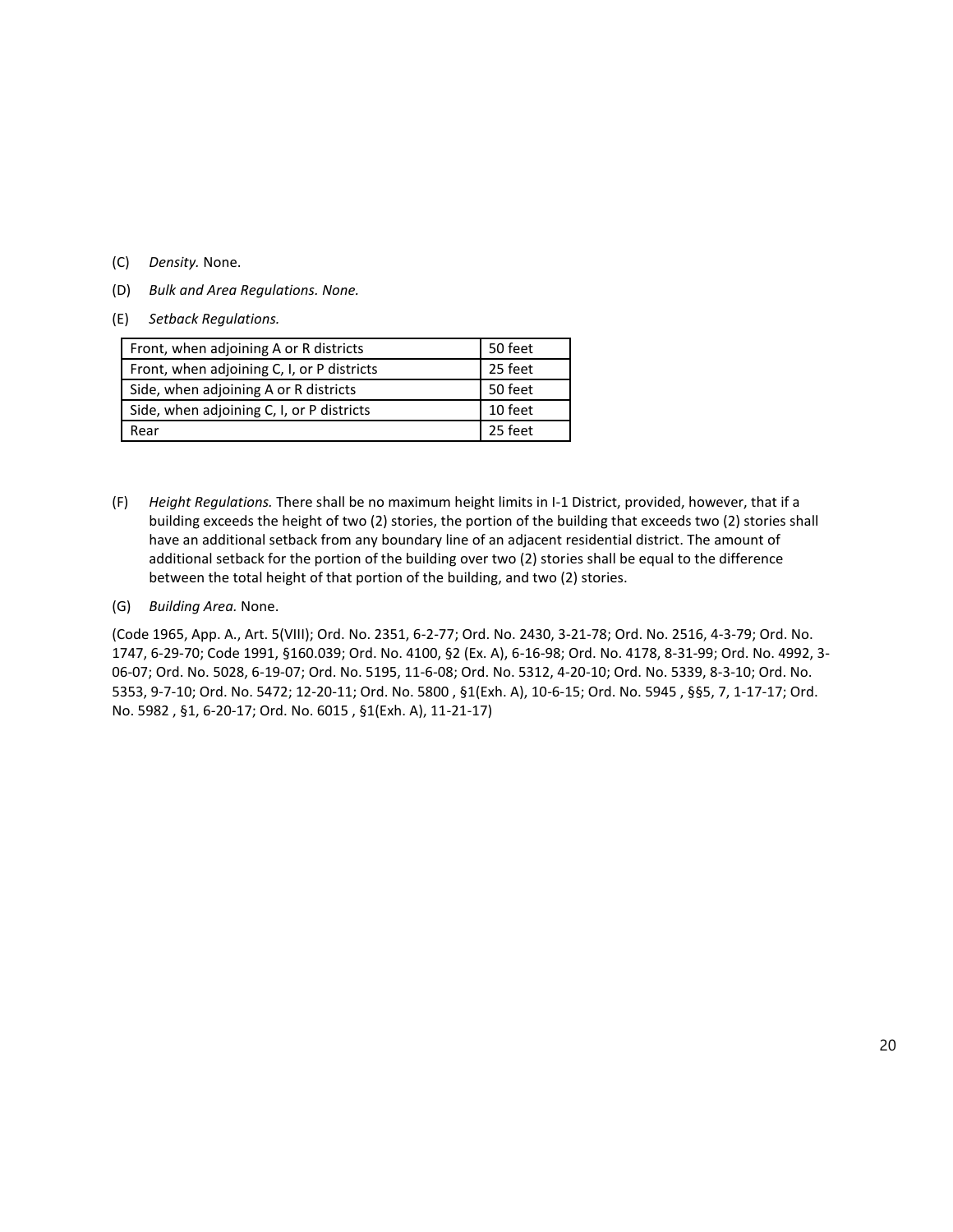### **161.31 District I-2, General Industrial**

(A) *Purpose.* The General Industrial District is designed to provide areas for manufacturing and industrial activities which may give rise to substantial environment nuisances, which are objectionable to residential and business use.

# (B) *Uses.*

(1) *Permitted Uses.*

| Unit 1  | City-wide uses by right                              |
|---------|------------------------------------------------------|
| Unit 3  | Public protection and utility facilities             |
| Unit 5  | <b>Government Facilities</b>                         |
| Unit 6  | Agriculture                                          |
| Unit 7  | Animal husbandry                                     |
| Unit 13 | Eating places                                        |
| Unit 16 | Shopping goods                                       |
| Unit 18 | Gasoline service stations and drive-in/drive-through |
|         | restaurants                                          |
| Unit 20 | Commercial recreation, large sites                   |
| Unit 21 | Warehousing and wholesale                            |
| Unit 22 | Manufacturing                                        |
| Unit 23 | Heavy industrial                                     |
| Unit 25 | Offices, studios, and related services               |
| Unit 28 | Center for collecting recyclable materials           |
| Unit 42 | Clean technologies                                   |
| Unit 43 | Animal boarding and training                         |
| Unit 46 | <b>Short-term rentals</b>                            |

## (2) *Conditional Uses.*

| Unit 2  | City-wide uses by conditional use permit          |
|---------|---------------------------------------------------|
| Unit 31 | Facilities emitting odors and facilities handling |
|         | explosives.                                       |
| Unit 36 | Wireless communications facilities                |
| Unit 38 | Mini-storage Units                                |
| Unit 39 | Auto salvage and junk yards                       |

(C) *Density.* None.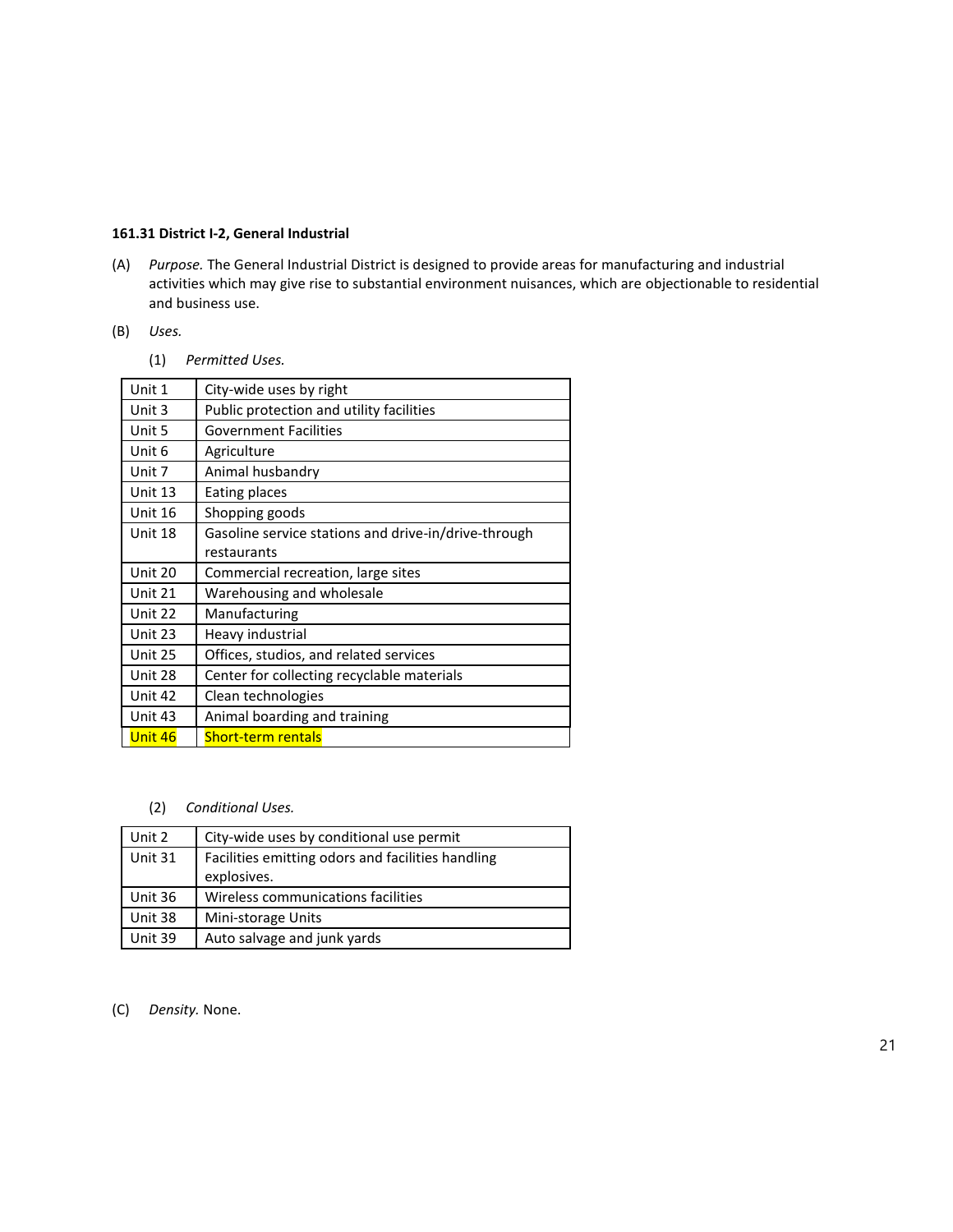(D) *Bulk and area regulations.* None.

### (E) *Setback Regulations.*

| Front, when adjoining A or R districts    | 100 feet |
|-------------------------------------------|----------|
| Front, when adjoining C, I or P districts | 50 feet  |
| Side, when adjoining A or R districts     | 50 feet  |
| Side, when adjoining C, I or P districts  | 25 feet  |
| Rear                                      | 25 feet  |

(F) *Height Regulations.* There shall be no maximum height limits in I-2 Districts, provided, however, that if a building exceeds the height of two (2) stories, the portion of the building that exceeds two (2) stories shall have an additional setback from any boundary line of an adjacent residential district. The amount of additional setback for the portion of the building over two (2) stories shall be equal to the difference between the total height of that portion of the building, and two (2) stories.

### (G) *Building Area.* None.

(Code 1965, App. A., Art. 5(IX); Ord. No. 2351, 6-21-77; Ord. No. 2516, 4-3-79; Ord. No. 1747, 6-29-70; Code 1991, §160.040; Ord. No. 3971, §2, 5-21-96; Ord. No. 4100, §2 (Ex. A), 6-16-98; Ord. No. 4178, 8-31- 99; Ord. No. 4992, 3-06-07; Ord. No. 5028, 6-19-07; Ord. No. 5195, 11-6-08; Ord. No. 5312, 4-20-10; Ord. No. 5339, 8-3-10; Ord. No. 5353, 9-7-10; Ord. No. 5800 , §1(Exh. A), 10-6-15; Ord. No. 5945 , §§5, 7, 1-17- 17; Ord. No. 5982 , §1, 6-20-17; Ord. No. 6015 , §1(Exh. A), 11-21-17)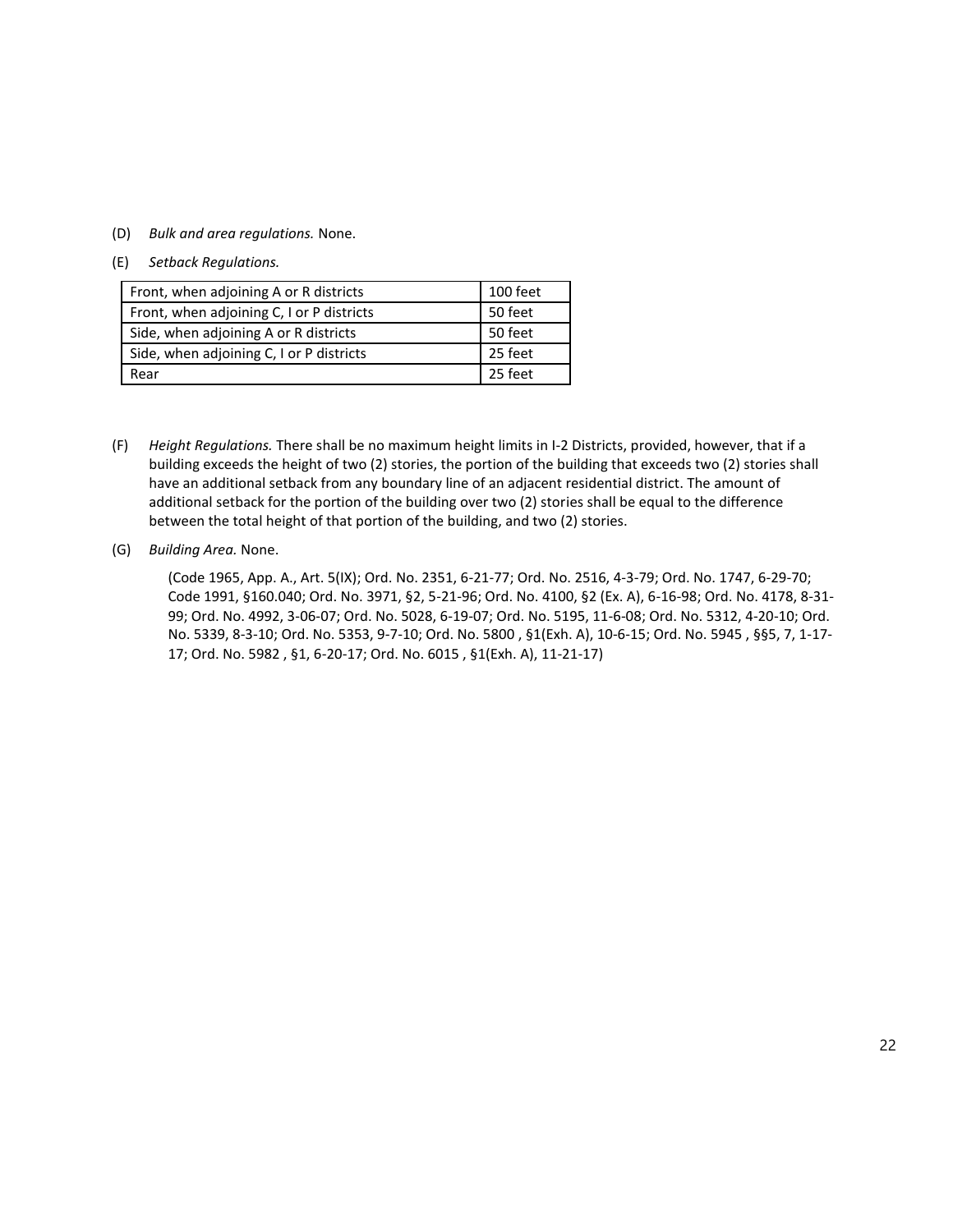### **161.32 District P-1, Institutional**

- (A) *Purpose.* The Institutional District is designed to protect and facilitate use of property owned by larger public institutions and church related organizations.
- (B) *Uses.*
	- (1) *Permitted Uses*.

| Unit 1  | City-wide uses by right              |
|---------|--------------------------------------|
| Unit 4  | Cultural and recreational facilities |
| Unit 5  | Government facilities                |
| Unit 46 | <b>Short-term rentals</b>            |

(2) *Conditional Uses.*

| Unit 2  | City-wide uses by conditional use permit |
|---------|------------------------------------------|
| Unit 3  | Public protection and utility facilities |
| Unit 26 | Multi-family dwellings                   |
| Unit 36 | Wireless communications facilities       |
| Unit 42 | Clean technologies                       |

- (C) *Density.* None.
- (D) *Bulk and Area Regulations.* None.
- (E) *Setback Regulations.*

| Front                                                                     | 30 feet |
|---------------------------------------------------------------------------|---------|
| Front, if parking is allowed between the right-of-way<br>and the building | 50 feet |
| Side                                                                      | 20 feet |
| Side, when contiguous to a residential district                           | 25 feet |
| Rear                                                                      | 25 feet |
| Rear, from center line of public alley                                    | 10 feet |

(F) *Height Regulations.* There shall be no maximum height limits in P-1 Districts, provided, however, if a building exceeds the height of two (2) stories, the portion of the building that exceeds two (2) stories shall have an additional setback from any boundary line of an adjacent residential district. The amount of additional